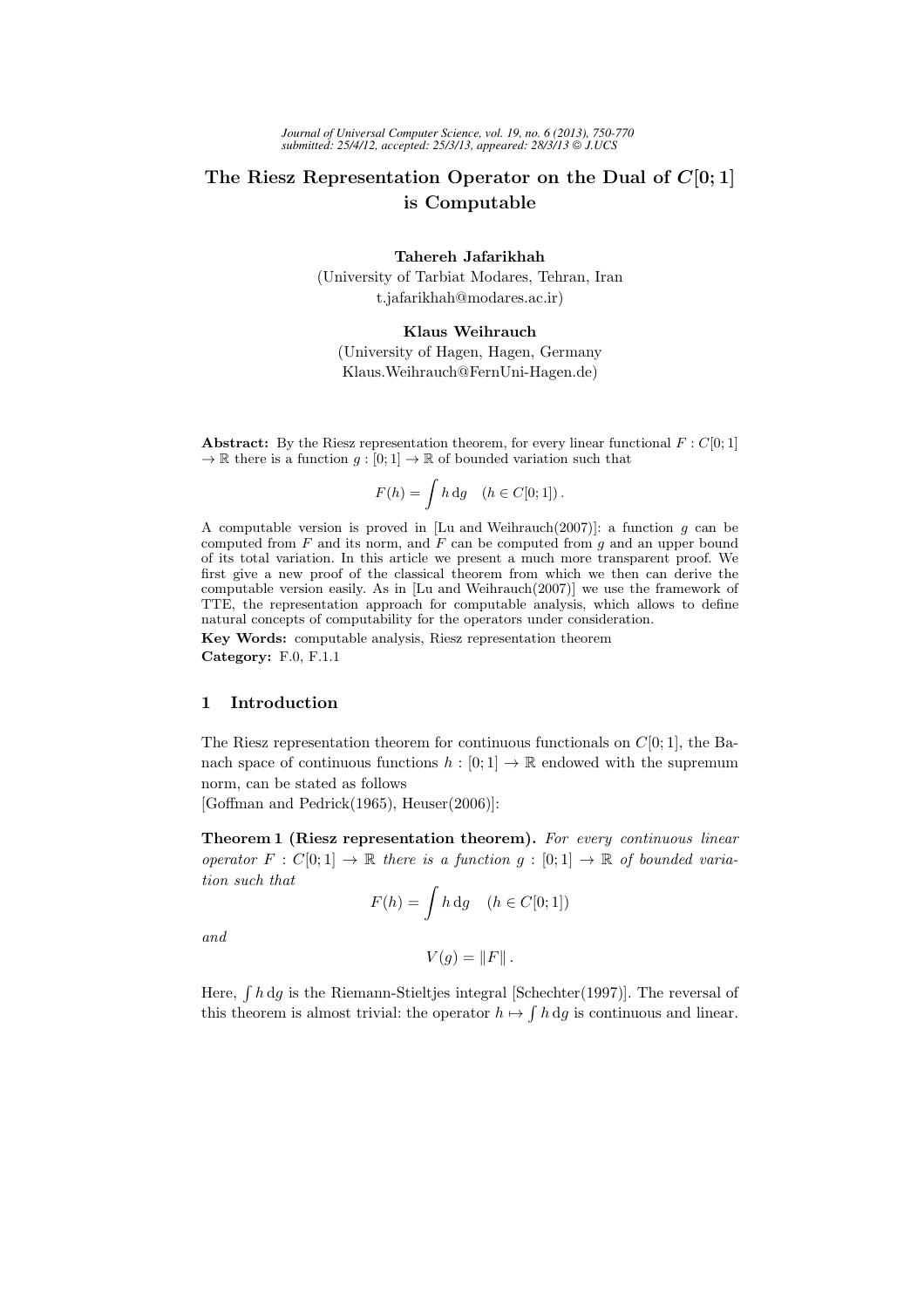A computable version of the Riesz representation theorem has been proved in [Lu and Weihrauch(2007)]: a function q can be computed from F and its norm, and  $F$  can be computed from  $g$  and an upper bound of its total variation. This proof, however, is complicated and partly intransparent. In this article we present a simpler and much more transparent proof which starts with a new proof of the classical theorem from which the computable version can be derived easily.

The classical Riesz representation theorem can be proved as follows [Goffman and Pedrick(1965), Heuser(2006)]: By the Hahn-Banach theorem, the operator F has a continuous extension  $\overline{F}$  to the Banach space  $B[0;1]$  of bounded functions  $h : [0; 1] \to \mathbb{R}$  such that  $||F|| = ||\overline{F}||$ . Then define g by  $g(x) := \overline{F}(\chi_{[0,x]})$ , where  $\chi_{[0;x]}$  is the characteristic function of  $[0;x]$ . In our proof, from F and  $||F||$ we define a dense set of points  $x$  in which  $g$  will be continuous. For these points x we can compute F to  $\chi_{[0;x]}$ , then we define  $g(x) := F(\chi_{[0;x]})$ .

In Section 2 we extend the definition of the Variation and the Riemann-Stieltjes integral to partial functions  $g : \subseteq [0;1] \to \mathbb{R}$  the domains of which are dense in the unit interval. We observe that  $\int h \, dg$  can be defined already from any restriction of g to a countable dense subset of it domain.

In Section 3 we introduce the set  $PC_F$  of the points x which do not contribute to  $||F||$  and define  $F(\chi_{[0;x]})$  as the limit of  $F(h_i)$  where  $(h_i)_i$  is a sequence of continuous functons "converging" to  $\chi_{[0,x]}$ . We prove that  $g_F$  is continuous with no continuous proper extension, and that its total variation is  $\Vert F \Vert$ . Furthermore,  $F(h) = \int h \, dg_F$  for all continuous functions  $f : [0; 1] \to \mathbb{R}$ .

In Section 4 we shortly summarize the computability concepts used in the following. In particular we define our representation of the functions with countable dense domain and finite variation.

Finally, in Section 5 we prove that from F and  $||F||$  a restriction g of  $q_F$  can be *computed* (a function of bounded variation representing  $F$ ), and that  $F$  can be computed from g and a upper bound of  $Var(g)$ .

#### 2 The Riemann-Stieltjes integral

We recall the definition of the Riemann-Stieltjes integral. We study only the special case of functions on the unit interval [0; 1]. Results for arbitrary intervals  $[a, b]$  can be derived easily from the special case. In our context it seems to be appropriate to generalize the definitions to partial functions  $g : \subseteq [0,1] \to \mathbb{R}$  of bounded variation.

A partition of the real interval [0; 1] is a sequence  $Z = (x_0, x_1, \ldots, x_n), n \ge 1$ , of real numbers such that  $0 = x_0 < x_1 ... < x_n = 1$ . The partition Z has precision k, if  $x_i - x_{i-1} < 2^{-k}$  for  $1 \leq i \leq n$ . A partition  $Z' = (x'_0, x'_1, \ldots, x'_m)$ , is finer than Z, if  $\{x_0, x_1, \ldots, x_n\} \subseteq \{x'_0, x'_1, \ldots, x'_m\}$ . Z is a partition for  $g: \subseteq$  $[0:1] \to \mathbb{R}$  if  $\{x_0, x_1, \ldots, x_n\} \subset \text{dom}(q)$ . For a partition Z for q define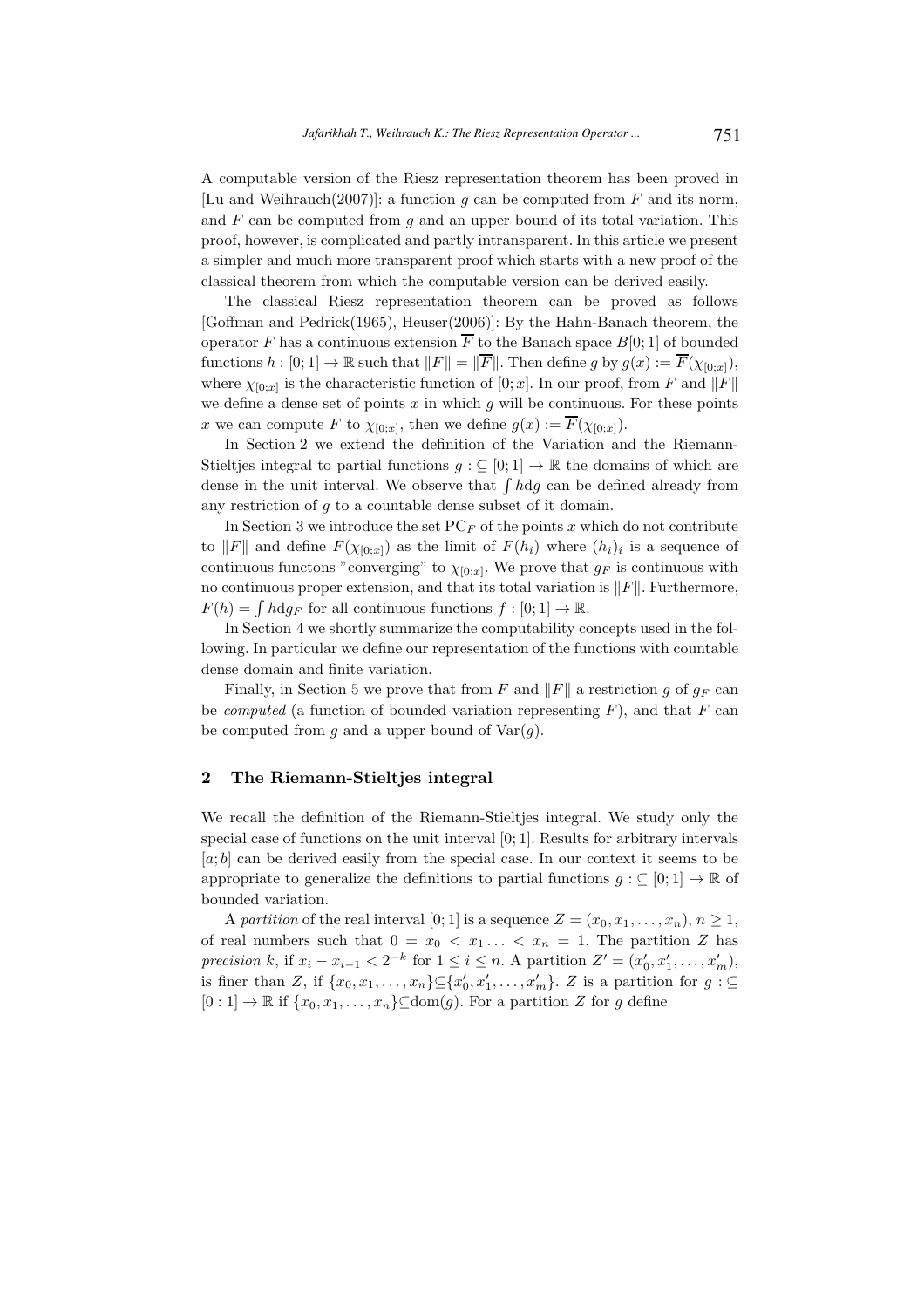$$
S(g, Z) := \sum_{i=1}^{n} |g(x_i) - g(x_{i-1})|.
$$
 (1)

The variation of g is defined by

$$
V(g) := \sup\{S(g, Z)|Z \text{ is a partition for } g\}. \tag{2}
$$

The function q is of *bounded variation* if its variation  $V(q)$  is finite.

**Definition 2.** Let BV be the set of (partial) functions  $g : \subseteq [0,1] \rightarrow \mathbb{R}$  of bounded variation such that  $\{0, 1\} \subseteq \text{dom}(g)$  and  $\text{dom}(g)$  is dense in [0; 1].

The relation to the usual definitions with total functions  $q$  is given by the following lemma.

#### Lemma 3.

- 1. Let  $g, g' \in BV$  such that g is a restriction of g'. Then  $V(g) \leq V(g')$ .
- 2. For every function  $g \in BV$  the extension  $\overline{g} : [0;1] \to \mathbb{R}$  defined by

$$
\overline{g}(x) := \lim_{y \in \text{dom}(g), y \nearrow x} g(y) \qquad \text{for } x \notin \text{dom}(g)
$$
 (3)

is of bounded variation such that  $V(g) = V(\overline{g}).$ 

#### Proof: (1) Obvious.

(2) Suppose this limit from below does not exist. Then there is an increasing sequence  $(y_i)_i$  converging to x such that the sequence  $(q(y_i))_i$  does not converge, hence there is some  $\varepsilon > 0$  such that  $(\forall i)(\exists j > i) |g(y_i) - g(y_j)| > \varepsilon$ . Therefore, for every *n* there is some partition  $Z_n = (0, y_{i_0}, y_{i_1}, \ldots, y_{i_n}, 1)$  for g such that  $S(g, Z_n) > n \cdot \varepsilon$ . But g is of bounded variation, hence  $\overline{g}(x)$  exists.

Since dom(g)⊆dom( $\overline{g}$ ),  $V(g) \leq V(\overline{g})$ . On the other hand suppose  $X := (0 =$  $x_1, x_2, \ldots, x_n = 1$ ) is a partition for  $\overline{g}$  and let  $\varepsilon > 0$ . For  $1 \leq i \leq n$  there are  $y_i \in \text{dom}(g)$  such that  $x_{i-1} < y_i < x_i$  and  $|g(y_i) - \overline{g}(x_i)| < \varepsilon/(2n)$ , hence for  $Y := (0, y_1, y_2, \ldots, y_n, 1), |S(\overline{g}, X) - S(g, Y)| < \varepsilon$ . Therefore,  $V(\overline{g}) \le V(g)$ .  $\Box$ 

On the space  $C[0;1]$  of continuous functions  $h : [0;1] \rightarrow \mathbb{R}$  the norm is defined by  $||h|| := \sup_{x \in [0,1]} |h(x)|$ . On the space  $C'[0;1]$  of the linear continuous operators  $F: C[0;1] \to \mathbb{R}$  the norm is defined by  $||F|| := \sup_{||h|| \leq 1} |F(h)|$ .

In the following let  $h : [0; 1] \to \mathbb{R}$  be a continuous function and let  $g \in BV$ . For any partition  $Z = (x_0, x_1, \ldots, x_n)$  of [0; 1] for g define

$$
S(g, h, Z) := \sum_{i=1}^{n} h(x_i)(g(x_i) - g(x_{i-1})).
$$
\n(4)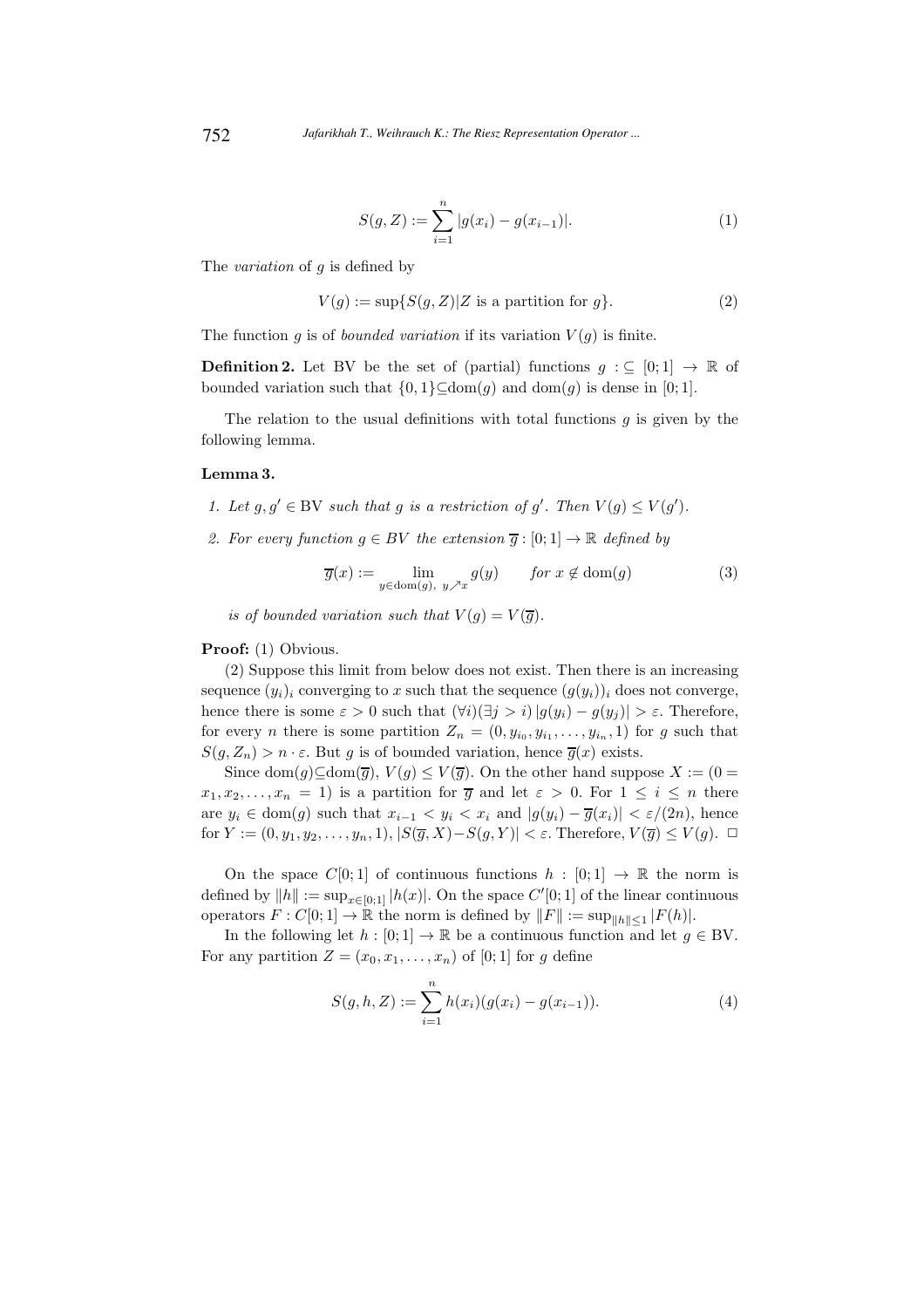Since  $h$  is continuous and its domain is compact, it has a (uniform) modulus of continuity, i.e., a function  $m : \mathbb{N} \to \mathbb{N}$  such that  $|h(x) - h(y)| \leq 2^{-k}$  if  $|x-y| \leq 2^{-m(k)}$ . We may assume that the function m is non-decreasing.

**Lemma 4 [Lu and Weihrauch(2007)].** Let  $h : [0;1] \rightarrow \mathbb{R}$  be a continuous function with modulus of continuity  $m : \mathbb{N} \to \mathbb{N}$  and let  $g \in BV$ . Then there is a unique number  $I \in \mathbb{R}$  such that

$$
|I - S(g, h, Z)| \le 2^{-k} V(g)
$$

for every partition Z for g with precision  $m(k + 1)$ .

A proof is given in [Lu and Weihrauch(2007)]. A revised proof is given in the appendix.

**Definition 5.** The number  $I$  from Lemma 4 is called the  $Riemann-Stieltjes$  integral and is denoted by  $\int h \, dg$ .

Notice that by Lemma 4 the integral  $\int f \, dg$  is determined already by the values of the function g on an arbitrary set X that is dense in  $dom(g)$ , since there are partitions of arbitrary precision that contain of points only from the set X.

**Corollary 6.** Let  $g, g' \in BV$ . Suppose  $A ⊆ dom(g) ∩ dom(g')$  is dense in [0; 1] such that  $\{0,1\} \subseteq A$  and  $(\forall x \in A)g(x) = g'(x)$ . Then  $\int h \, dg = h \, dg'$  for every  $h \in C[0;1].$ 

Proof: Obvious. ✷

#### 3 Another proof of the classical theorem

In this section we present a proof of the (non-computable) Riesz representation theorem which we will effectivize in Section 5. Let Pg be the (countable) set of of polygon functions  $h : [0; 1] \to \mathbb{R}$  with rational vertices and let  $\text{RI} := \{(a; b) \mid$  $a, b \in \mathbb{Q}, 0 \le a < b \le 1$  be the set of open rational subintervals of  $(0, 1)$ . By the Weierstraß approximation theorem Pg is dense in  $C[0; 1]$ . In the following let  $F: C[0;1] \to \mathbb{R}$  be a linear continuous functional.

**Definition 7.** For  $h \in C[0,1], Y \subseteq [0,1]$ , and  $x \in (0,1)$  define  $NZ(h), ||F||_Y$  and  $PC_F \subseteq (0, 1)$  as follows:

$$
NZ(h) := \{x \in [0;1] \mid h(x) \neq 0\},\tag{5}
$$

$$
||F||_Y := \sup\{|F(h)| \mid h \in C[0;1], ||h|| \le 1, \text{ NZ}(h) \subseteq Y\}, \quad (6)
$$

$$
x \in \text{PC}_F : \iff \inf \{ \|F\|_J \mid x \in J \in \text{RI} \} = 0. \tag{7}
$$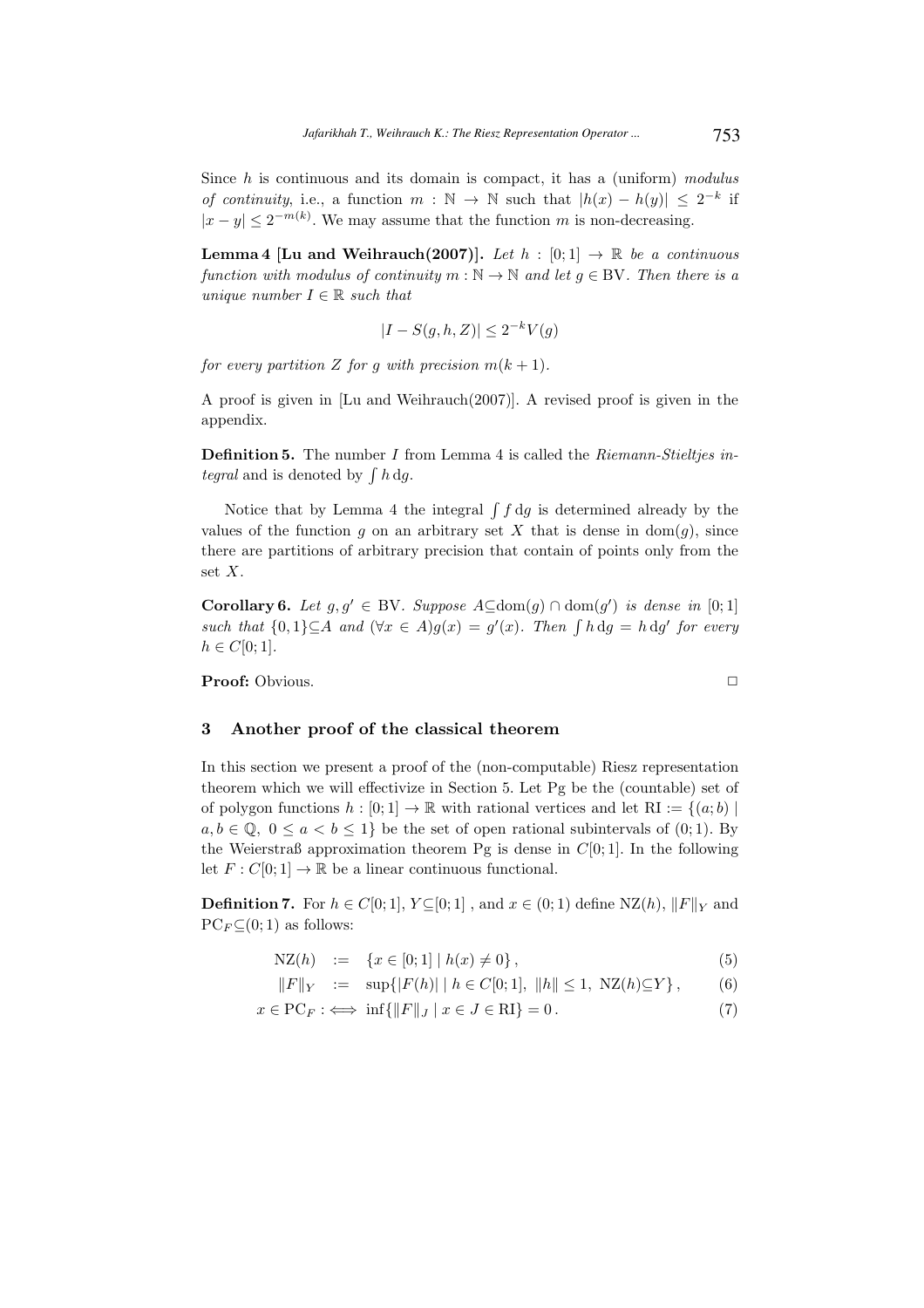$NZ(h)$  is the non-zero region of the function h,  $||F||_Y$  is the contribution of the set Y to  $||F||$ , and  $x \in PC_F$  means that the contribution of  $x \in (0,1)$  to  $||F||$  is 0. The points from PC<sub>F</sub> will be the points of continuity of the associated function  $g_F$  of bounded variation.

**Lemma 8.** 1.  $||F||_Y \le ||F||_Z$  if  $Y \subseteq Z$ ,

- 2.  $||F||_{J_1} + \ldots + ||F||_{J_n} \leq ||F||$  if the  $J_i$  are pairwise disjoint.
- 3.  $|F(h_1)|+\ldots+|F(h_n)| \leq ||F|| \text{ if } ||h_i|| \leq 1 \text{ for } i=1,\ldots,n \text{ and the sets } \text{NZ}(h_i)$ are pairwise disjoint.

Proof: (1) Obvious.

(2) Let  $\varepsilon > 0$ . For  $i = 1, \ldots n$  there is a continuous functions  $h_i$  such that  $||h_i|| \leq 1$ ,  $NZ(h_i) \subseteq J_i$  and  $|F(h_i)| \geq ||F||_{J_i} - \varepsilon$ . We may assume  $F(h_i) \geq 0$ (if  $F(h_i) < 0$ , replace  $h_i$  by  $-h_i$ ). Since the sets  $NZ(h_i)$  are pairwise disjoint,  $\|\sum_i h_i\| \leq 1$ . We obtain

$$
\sum_{i} ||F||_{J_i} \leq n\varepsilon + \sum_{i} |F(h_i)| = n\varepsilon + \sum_{i} F(h_i) = n\varepsilon + F(\sum_{i} h_i) \leq n\varepsilon + ||F||.
$$

This is true for all  $\varepsilon > 0$ , hence  $\sum_{i} ||F||_{J_i} \leq ||F||$ .

 $(3)$ This follows from  $(2)$ .

$$
\qquad \qquad \Box
$$

At most countably many points can have a positive contribution to  $||F||$ .

**Lemma 9.** The complement  $(0,1) \setminus PC_F$  of  $PC_F$  is at most countable.

**Proof:** For  $n \in \mathbb{N}$  let  $T_n$  be the set of all  $x \in (0,1)$  such that  $\inf\{\|F\|_J \mid$  $x \in J$  >  $2^{-n}$ . Suppose, card $(T_n) \geq N > 2^n \cdot ||F||$ . Then there are N points  $x_1, \ldots, x_N \in T_n$  and pairwise disjoint intervals  $J_1, \ldots, J_N$  such that  $x_i \in J_i$ . Since  $||F||_{J_i} > 2^{-n}$  for all  $i, \sum_i ||F||_{J_i} > N \cdot 2^{-n} > ||F||$ . But this is false by Lemma 8. Therefore,  $T_n$  is finite for every n and  $(0, 1) \setminus PC_F = \bigcup_n T_n$  is at most countable.  $\hfill \square$ 

We define *slanted step functions* (Figure 2) as approximations of characteristic functions  $\chi_{[0;x]}$ .

**Definition 10.** For  $I = (a, b) \in \mathbb{R}$ I let  $s_I \in \mathbb{P}$ g, the *slanted step function* at I, be the polygon function whose graph has the vertices  $(0, 1)$ ,  $(a, 1)$ ,  $(b, 0)$ , and  $(1, 0).$ 

Suppose J, K⊆L. Then  $NZ(s_J - s_K) \subseteq L$  and  $||s_J - s_K|| \leq 1$ , hence  $|F(s_J) |F(s_K)| = |F(s_J - s_K)| \leq ||F||_L$ , therefore

$$
|F(s_J) - F(s_K)| \le ||F||_L \text{ if } J, K \subseteq L. \tag{8}
$$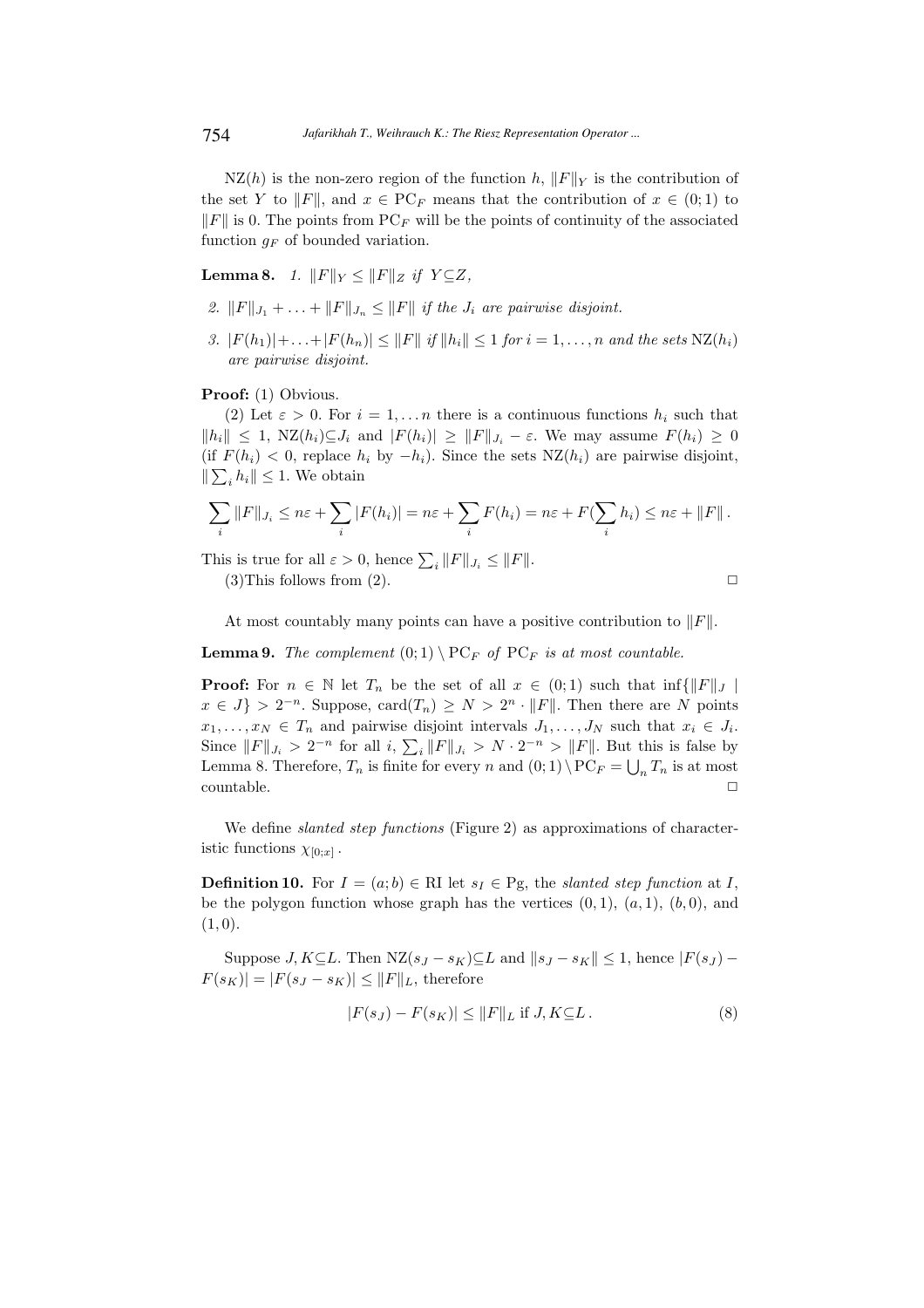In the classical proof (Section 1)  $g(x)$  can be defined as  $\overline{F}(\chi_{[0,x]})$ , where  $\overline{F}$  is the Hahn-Banach extension of  $F$  to the bounded real functions. We replace this definition as follows considering only points of continuity:

**Definition 11.** Define a function  $q_F : \subseteq \mathbb{R} \to \mathbb{R}$  as follows: dom $(q_F) := \{0, 1\} \cup$  $PC_F$ ,  $g(0) := 0$ ,  $g(1) := F(1)$ . For  $x \in PC_F$  let  $(J_n)_{n \in \mathbb{N}}$  be a sequence of rational intervals such that  $x \in J_{n+1} \subseteq J_n$  and  $\lim_{n \to \infty} \text{length}(J_n) = 0$ . Then let  $g_F(x) := \lim_{n \to \infty} F(s_{J_n}).$ 

Since  $x \in \text{PC}_F$ ,  $\lim_{n\to\infty} ||F||_{J_n} = 0$  by monotonicity in J of  $||F||_J$ . We show that  $g_F(x)$  exists and does not depend on the specific sequence $(J_n)_{n\in\mathbb{N}}$ .

**Lemma 12.** The function  $g_F$  is well-defined.

**Proof:** For every  $\varepsilon > 0$  there is some n such that  $||F||_{J_n} < \varepsilon$ . By (8) for  $k > n$ ,  $|F(s_{J_n}) - F(s_{J_k})| \leq ||F||_{J_n} < \varepsilon$ , hence  $\lim_{n \to \infty} F(s_{J_n})$  exists.

Let  $(L_n)_{n\in\mathbb{N}}$  be another sequence of rational intervals such that  $x \in L_{n+1} \subseteq L_n$ and  $\lim_{n\to\infty} ||F||_{L_n} = 0$ . Then  $\lim_{n\to\infty} F(s_{L_n})$  exists accordingly. Let  $K_n :=$  $J_n \cap L_n$ . By (8),  $|F(s_{J_n}) - F(s_{K_n})| \leq ||F||_{J_n}$  and  $|F(s_{L_n}) - F(s_{K_n})| \leq ||F||_{L_n}$ , hence  $|F(s_{J_n}) - F(s_{L_n})| \leq ||F||_{J_n} + ||F||_{L_n}$ . Therefore,

 $\lim_{n} |F(s_{J_n}) - F(s_{L_n})| = 0$  and finally  $\lim_{n} F(s_{J_n}) = \lim_{n} F(s_{L_n}).$ 

**Lemma 13.** Suppose  $J, K, L \in \mathbb{R}$ ,  $J, K \subseteq L$  and  $x, y \in \text{PC}_F \cap L$ . Then

$$
|F(s_J) - F(s_K)| \le ||F||_L, \tag{9}
$$

$$
|F(s_J) - g_F(y)| \le ||F||_L, \tag{10}
$$

$$
|g_F(x) - g_F(y)| \le \|F\|_L. \tag{11}
$$

# Proof:

(9): By (8).

(10): For every  $\varepsilon > 0$  there is some  $K \subset L$  such that  $y \in K$  and  $|F(s_K)$  $g_F(y) \leq \varepsilon$ . Then by (9),  $|F(s_J) - g_F(y)| \leq |F(s_J) - F(s_K)| + |F(s_K) - g_F(y)| \leq$  $||F||_L + \varepsilon$ . Therefore  $|F(s_J) - g_F(y)| \le ||F||_L$ .

(11): For every  $\varepsilon > 0$  there is some  $J\subseteq L$  such that  $x \in J$  and  $|F(s_J) |g_F(x)| \leq \varepsilon$ . Then by (10),  $|g_F(x)-g_F(y)| \leq |g_F(x)-F(s_J)|+|F(s_J)-g_F(y)| \leq$  $||F||_L + \varepsilon$ . Therefore  $|g_F(x) - g_F(y)| \leq ||F||_L$ .

We will prove some further properties of the function  $g_F$ . In the following,  $\lim_{y\nearrow x} g_F(y)$  abbreviates  $\lim_{y\in \text{dom}(g_F), y\nearrow x} g_F(y)$  and  $\lim_{y\searrow x} g_F(y)$  abbreviates  $\lim_{y \in \text{dom}(g_F), y \searrow x} g_F(y).$ 

**Lemma 14.** For all  $x \in (0,1)$ ,

- 1.  $\lim_{y \to x} g_F(y)$  and  $\lim_{y \to x} g_F(y)$  exist,
- 2.  $|\lim_{y\to x} g_F(y) \lim_{y\to x} g_F(y)| = \inf_{x\in J} ||F||_J$ .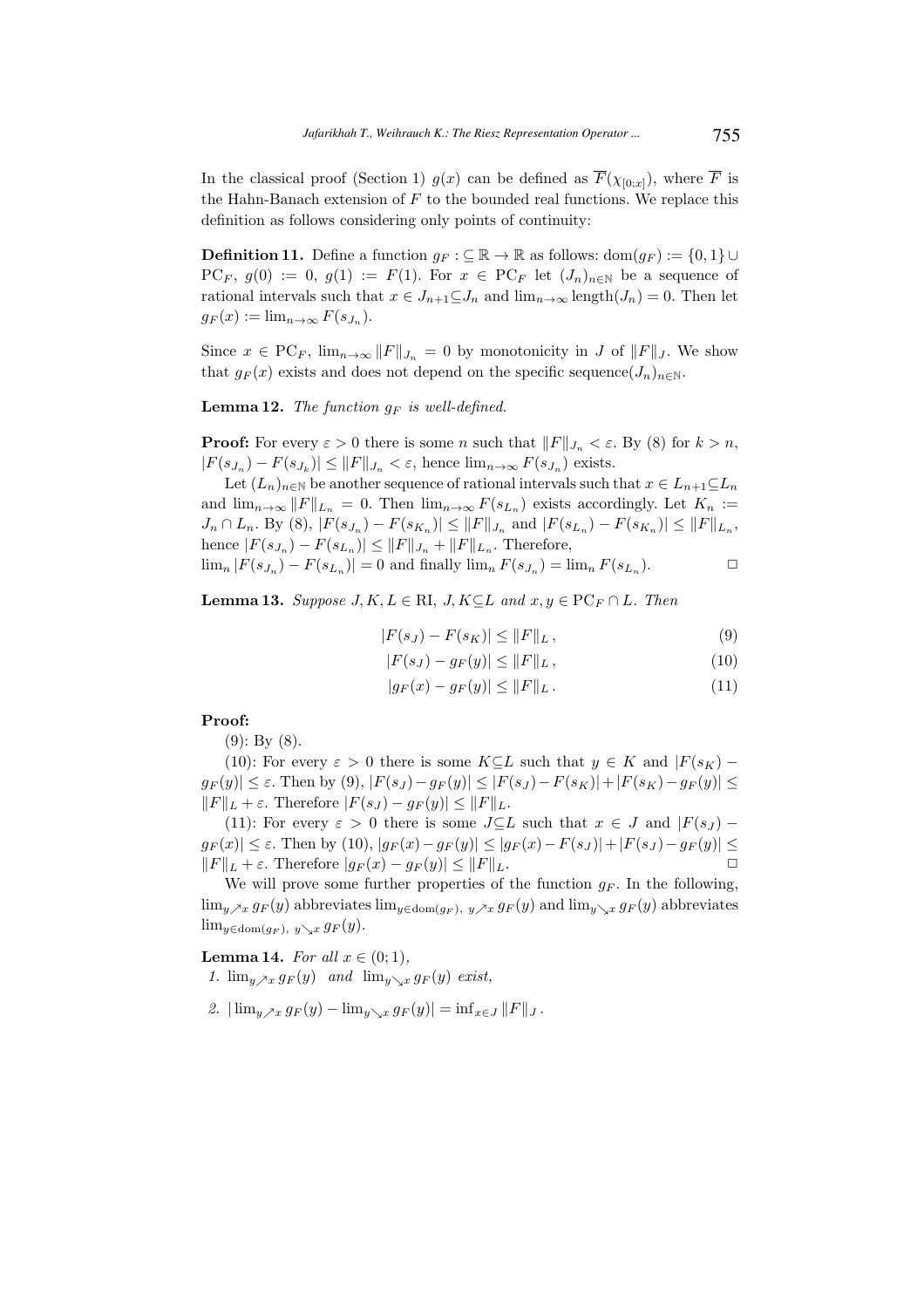### Proof:

(1) Suppose that  $\lim_{y\to x} g_F(y)$  does not exist. Then there is an increasing sequence  $(y_i)_i$  from PC<sub>F</sub> converging to x such that the sequence  $(g_F(y_i))_i$  does not converge, hence there is some  $\varepsilon > 0$  such that  $(\forall N)(\exists i, j > N) |g_F(y_i) - g_F(y_j)| >$ ε. Therefore, for every N we can find  $y_{i_0} < \ldots < y_{i_{2N}}$  from the sequence  $(y_i)_i$  such that  $|g_F(y_{i_{2k}}) - g_F(y_{i_{2k-1}})| > \varepsilon$ , for  $1 \leq k \leq N$ . Hence there are pairwise disjoint rational intervals  $J_1, J_2, \ldots, J_N$  such that  $y_{i_{2k-1}}, y_{i_{2k}} \in J_k$  for  $1 \leq k \leq N$ . Then by (11),  $||F||_{J_k} > \varepsilon$  for each  $1 \leq k \leq N$ . By Lemma 8,  $||F|| \geq \sum_{k=1}^{N} ||F||_{J_k} > N \cdot \varepsilon$ . Since this is true for all numbers N,  $||F||$  is unbounded. Contradiction.

(2) Let  $a = \inf_{x \in J} ||F||_J$  and  $\delta > 0$ . There is some  $J \in \mathbb{R}$ I such that

$$
x \in J \quad \text{and} \quad ||F||_J - a| < \delta \,. \tag{12}
$$

" $\leq$ ": By (11) and (12) for  $y_1, y_2 \in J \cap PC_F$ ,  $|g_F(y_1) - g_F(y_2)| \leq ||F||_J < a+\delta$ , hence  $|\lim_{y\to x} g_F(y) - \lim_{y\to x} g_F(y)| \le a + \delta$ . Since this is true for all  $\delta > 0$ , "≤" is true.

"≥": An example of the functions, intervals etc. defined in the following is shown in Figure 1. There is a rational polygon  $h$  such that

$$
NZ(h) \subseteq J, ||h|| \le 1 \text{ and } |F(h) - ||F||_J| < \delta.
$$

The function h can be chosen such that

$$
K\subseteq J; \quad x \in K \text{ and } (\forall y \in K) \ h(y) = c \tag{13}
$$

for some  $K \in \mathbb{R}$ I and some c such that  $0 < |c| \leq 1$ . We may assume  $0 < c \leq 1$ (if  $c < 0$  replace h by  $-h$ ). There are  $y < y > \in K \cap PC_F$ ,  $y < x < y >$  such that

$$
|\lim_{y \nearrow x} g_F(y) - g_F(y_<)| < \delta \text{ and } |\lim_{y \searrow x} g_F(y) - g_F(y_>)| < \delta.
$$
 (14)

There are  $L, R \in \mathbb{R}$ I such that  $L, R \subseteq K, L < x < R, y < E, y > R$  and

$$
||F||_L < \delta \text{ and } ||F||_R < \delta. \tag{15}
$$

Let  $m_L$  and  $m_R$  be the center of L and R respectively. Let  $t_L : [0; 1] \to \mathbb{R}$  be the rational polygon whose graph has the vertices  $(0, 0)$ , (inf L, 0),  $(m<sub>L</sub>, c)$ , (sup L, 0),  $(1, 0)$  and let  $t_R : [0; 1] \rightarrow \mathbb{R}$  be the rational polygon whose graph has the vertices  $(0, 0)$ , (inf R, 0),  $(m_R, c)$ , (sup R, 0), (1, 0). Then  $|F(t_L)| \leq ||F||_L < \delta$  and  $|F(t_R)| \leq ||F||_R < \delta.$ 

Let  $h' := h - t_L - t_R$ . Then

$$
|F(h') - F(h)| = |F(t_L) + F(t_R)| \le 2\delta.
$$
 (16)

Let N be the interval  $(m_L; m_R)$ . Let  $h_0$  be the polygon function whose graph has the vertices  $(0,0), (m_L, 0), (\sup L, c), (\inf R, c), (m_R, 0), (1, 0)$ . Let  $\overline{h} := h'$  $h_0$ .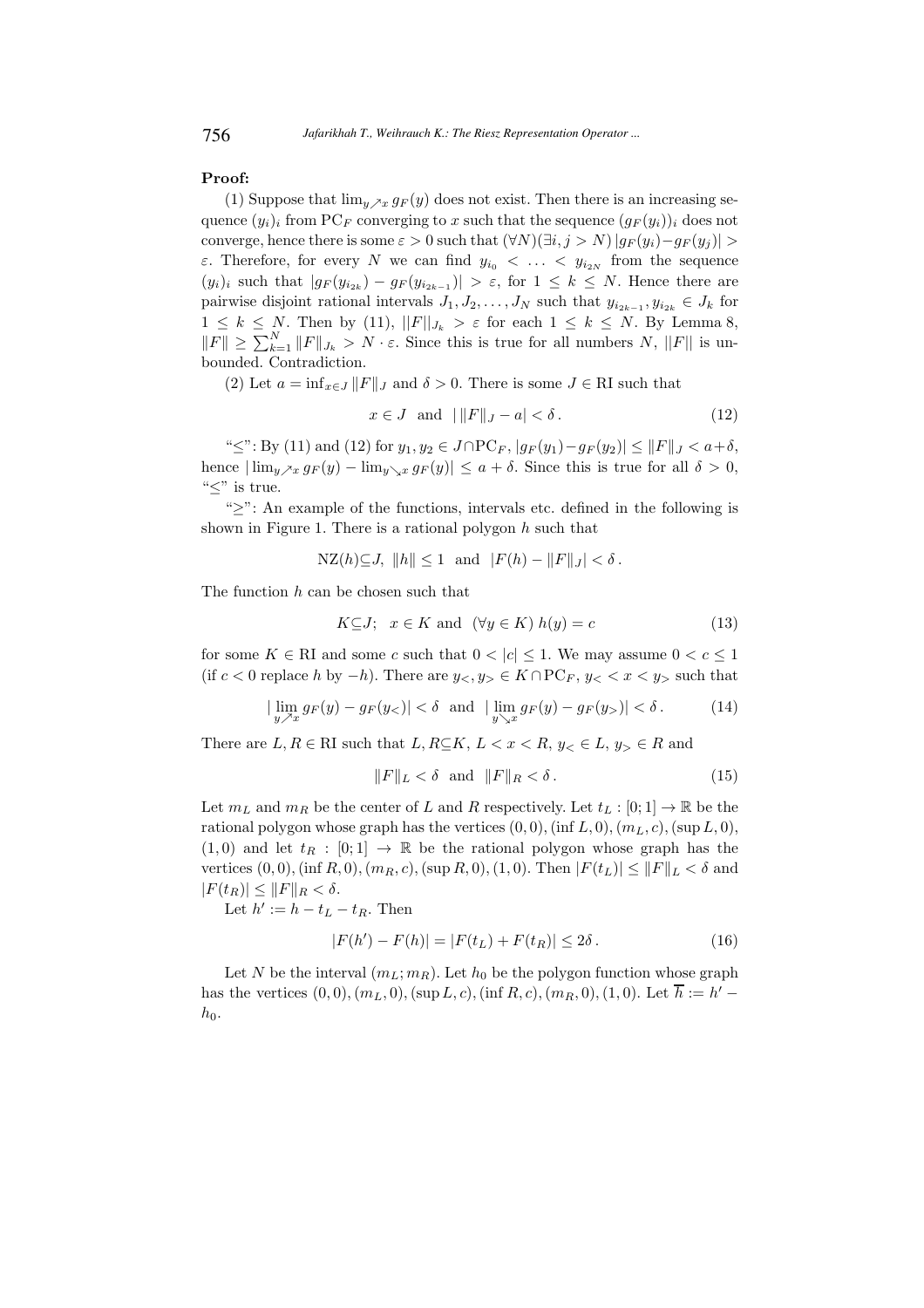

Figure 1: The functions  $h, h_0$  and  $h'$ 

We will show that  $|F(\overline{h})|$  is small and  $|F(h_0)| \approx a$ . There is some rational polygon function  $h'_0$  such that  $||h'_0|| = 1$ ,  $NZ(h'_0) \subseteq N$  and

$$
|\t||F||_N - F(h'_0)| < \delta. \tag{17}
$$

There are  $\alpha, \beta \in \{1, -1\}$  such that  $|F(h_0')| + |F(\overline{h})| = F(\alpha h_0') + F(\beta \overline{h}) =$  $F(\alpha h_0' + \beta \overline{h})$ . Since  $NZ(h_0') \cap NZ(\overline{h}) = \emptyset$ ,  $\|\alpha h_0' + \beta \overline{h}\| \leq 1$ , hence  $|F(h_0')| + |F(\overline{h})| \leq$  $||F||_J \le a + \delta$ . Since  $||F_N|| \le |F(h'_0)| + \delta$  and  $||F||_N \ge a$  because of  $x \in N$ ,

$$
|F(h') - F(h_0)| = |F(\overline{h})| \le a + \delta - |F(h'_0)| \le a + \delta - ||F||_N + \delta \le 2\delta.
$$

Therefore  $F(\overline{h})$  is small. From the above estimations,  $|a| \leq |a - ||F||_J + ||F||_J - F(h) + |F(h) - F(h')| + |F(h') - F(h_0)| + |F(h_0)|,$ hence  $a \leq \delta + \delta + 2\delta + 2\delta + |F(h_0)|$ , that is,

$$
a\leq 6\delta+|F(h_0)|.
$$

Therefore,  $|F(h_0)|$  is big. By construction,  $0 < c = ||h_0|| \leq 1$ . Let  $\hat{h} := h_0/c$ . Then  $a \leq 6\delta + |F(\widehat{h})|$ .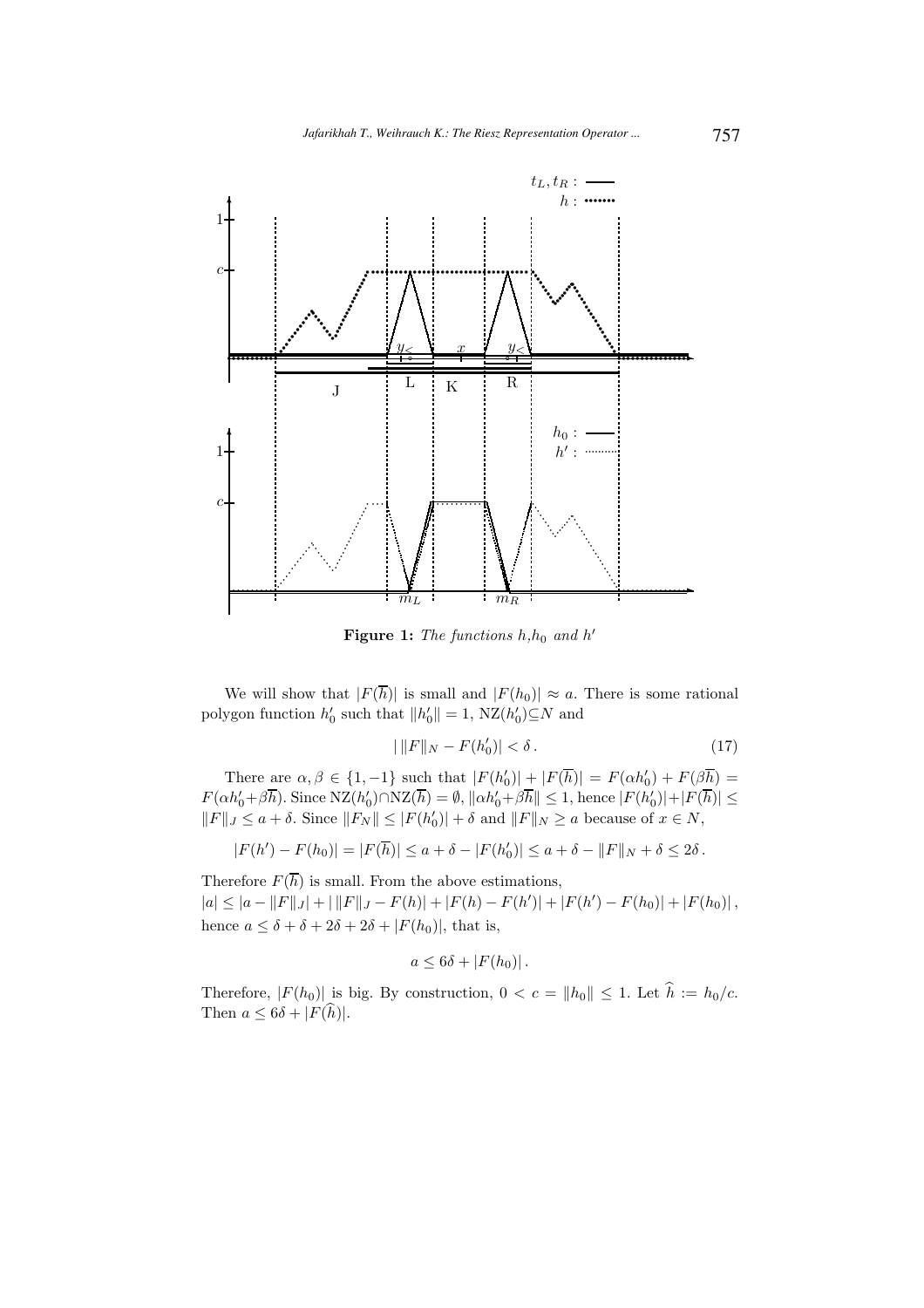Since  $\|\hat{h}\| = 1$ ,  $\hat{h} = s_T - s_S$  where  $S = (m_L; \sup L)$  and  $T = (\inf R; m_R)$ . By Lemma 13,

$$
|g_F(y_<) - F(s_S)| \le ||F||_K
$$
 and  $|g_F(y_>) - F(s_T)| \le ||F||_K$ ,

hence by Lemma 13,

$$
a \leq 6\delta + |F(\hat{h})|
$$
  
\n
$$
= 6\delta + |F(s_T) - F(s_S)|
$$
  
\n
$$
\leq 6\delta + |F(s_T) - g_F(y_>)| + |g_F(y_>) - \lim_{y \searrow x} g_F(y)|
$$
  
\n
$$
+ |\lim_{y \searrow x} g_F(y) - \lim_{y \nearrow x} g_F(y)| + |\lim_{y \nearrow x} g_F(y) - g_F(y_>)| + |g_F(y_>) - F(s_S)|
$$
  
\n
$$
\leq 6\delta + ||F||_R + \delta + |\lim_{y \searrow x} g_F(y) - \lim_{y \nearrow x} g_F(y)| + \delta + ||F||_L
$$
  
\n
$$
\leq |\lim_{y \searrow x} g_F(y) - \lim_{y \nearrow x} g_F(y)| + 10\delta
$$

Since this is true for all  $\delta > 0$ , " $\geq$ " has been proved.

## Theorem 15.

- 1.  $g_F$  is continuous on  $(0,1) \cap \text{dom}(g_F) = \text{PC}_F$ ,
- 2. no proper extension g of  $g_F$  is continuous on  $(0, 1) \cap \text{dom}(g)$ ,
- 3. Var(g) = ||F|| for every restriction  $g \in BV$  of  $g_F$ ,
- 4.  $Var(q_F) = ||F||$ .

**Proof:** 1. If  $x \in PC_F$  then  $\lim_{y\to x} g_F(y) = \lim_{y\to x} g_F(y)$  by Lemma 14. Therefore  $q_F$  is continuous in x.

2. Let g be an extension of  $g_F$  and let g be continuous in  $x \in \text{dom}(g)$ . Then  $\lim_{y\searrow x} g_F(y) = \lim_{y\nearrow x} g_F(y)$ , hence  $\inf_{x\in J} ||F||_J = 0$  by Lemma 14, that is,  $x \in \mathrm{PC}_F$ .

3.  $\text{Var}(g) \leq ||F||$ : Let  $X := (x_0, x_1, \ldots, x_n)$  be a partition for g. Let  $\varepsilon > 0$ . By the definition of  $g_F$  for every  $0 < i < n$  there is an interval  $K_i \in \mathbb{R}$  such that  $x_i \in K_i$ , sup  $K_i < \inf K_{i+1}$ ,  $||F||_{K_i} < \varepsilon$ . Furthermore, for  $0 < i < n$  there are intervals  $L_i, R_i \in \mathbb{R}$ I such that  $L_i, R_i \subseteq K_i$  and sup  $L_i < x_i < \inf R_i$ . Figure 2 shows the intervals and some corresponding slanted step functions. By Lemma 8 and Lemma 13,

$$
S(g, X) = |g(x_1)| + \sum_{i=2}^{n-1} |g(x_i) - g(x_{i-1})| + |g(1) - g(x_{n-1})|
$$
  
\n
$$
\leq |F(s_{L_1})| + \varepsilon + \sum_{i=2}^{n-1} (|F(s_{L_i} - s_{R_{i-1}})| + 2\varepsilon)
$$
  
\n
$$
+ |F(1 - s_{R_{n-1}})| + \varepsilon
$$
  
\n
$$
\leq 2n\varepsilon + ||F||.
$$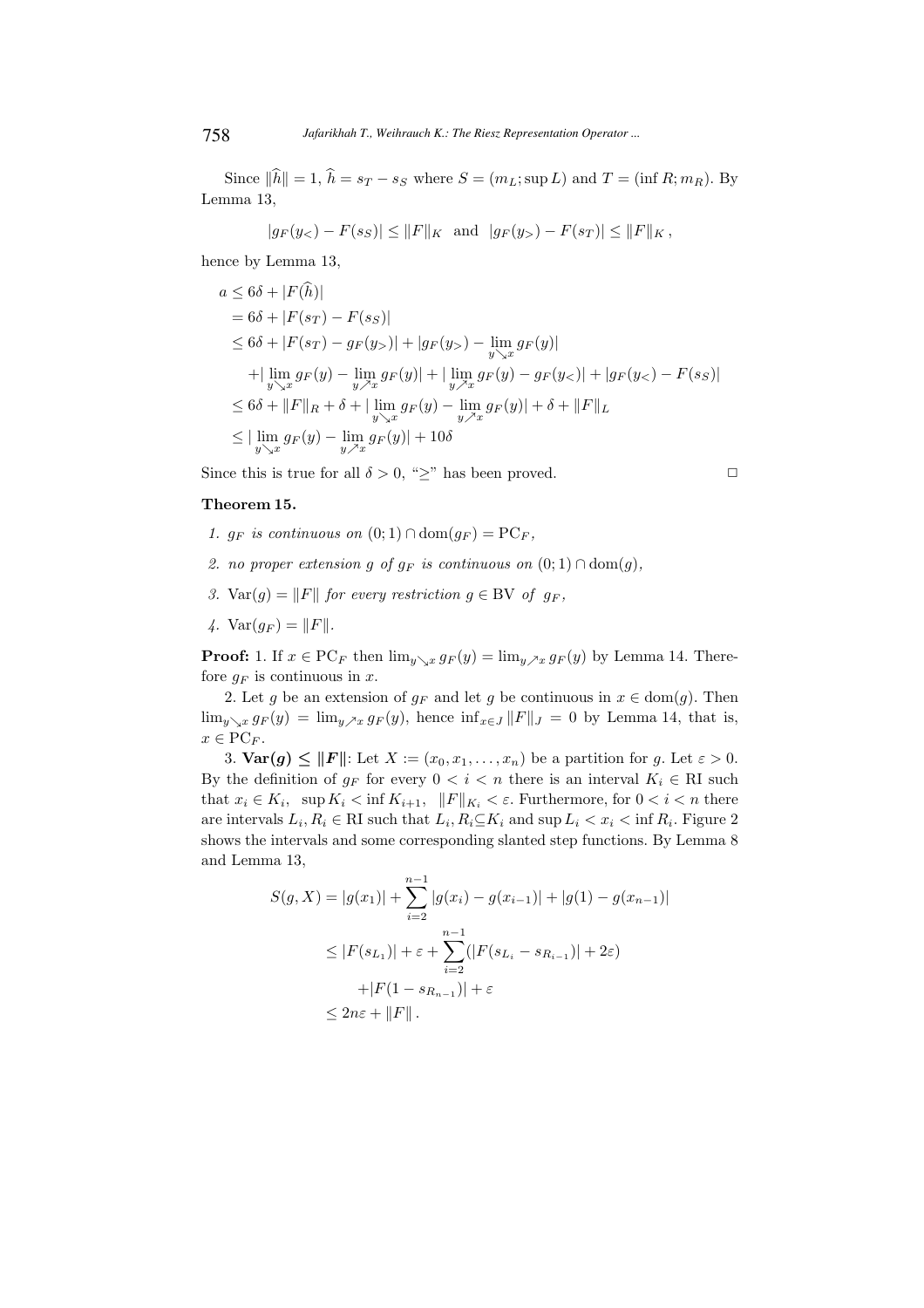

**Figure 2:** The intervals  $K_i, L_i, R_i$  and corresponding slanted step functions.

Since this is true for all  $\varepsilon > 0$ ,  $S(g, X) \leq ||F||$ . Since this is true for all partitions X for g,  $\text{Var}(g) \leq ||F||$ .

3.  $||F|| \leq \text{Var}(g)$ : First we show that for every rational polygon function  $h_0 \in \text{Pg}$  there are a partition  $X = (0 = x_0, x_1, \ldots, x_{n-1}, x_n = 1)$  and intervals  $K_i, L_i, R_i$  such that for the function  $h_2$  (see Figure 3),  $F(h_0)$  is close to  $F(h_2)$ if  $(x_i - x_{i-1})$  and  $||F||_{K_i}$  are sufficiently small for all  $1 < i \leq n$ . By Lemma 13  $F(h_2)$  can be related to  $S(g, X)$  (and to  $S(g, h_0, X)$  in the proof of Theorem 16).

Let  $h_0 \in \text{Pg}$  and  $k \in \mathbb{N}$ . Let  $m : \mathbb{N} \to \mathbb{N}$  be a modulus of continuity of  $h_0$ . Let  $n := 2^{m(k)+1} + 1$ . Since dom(g) is dense, there is a partition  $X = (0 =$  $x_0, x_1, \ldots, x_{n-1}, x_n = 1$  for g such that  $x_i - x_{i-1} < 2^{-m(k)-1}$ . Since all the  $x_i \in \text{PC}_F$ , for every  $0 < i < n$  there are rational intervals  $K_i, L_i, R_i$  such that

$$
x_i \in K_i, \quad 0 < \inf K_1, \quad \sup K_i < \inf K_{i+1}, \quad \sup K_{n-1} < 1,
$$
\n
$$
\|F\|_{K_i} < 2^{-k}/n,
$$
\n
$$
\inf L_i = \inf K_i, \quad \sup L_i < x_i < \inf R_i \quad \sup R_i = \sup K_i.
$$

Figure 3 shows an example of the left end of the unit interval with the function  $h_0$  and the intervals.

For  $1 \leq i \leq n$  define

$$
c_i := \max\{h_0(x) \mid \sup R_{i-1} \le x \le \inf L_i\},\
$$

(where  $\sup R_0 := 0$  and  $\inf L_n := 1$ ). Define a rational polygon function  $h_1$  by the following sequence of vertices:

 $(\sup R_0, c_1), (\inf L_1, c_1), (\sup R_1, c_2), (\inf L_2, c_2), \ldots, (\sup R_{n-1}, c_n), (\inf L_n, c_n)$ (see Figure 3, notice that  $c_i$  may be negative).

Suppose  $1 \leq i \leq n$  and  $\sup R_{i-1} \leq x \leq \inf L_i$ . Then  $x_{i-1} \leq x \leq x_i$  and  $h_1(x) = c_i = h_0(y)$  for some y with  $x_{i-1} \le y \le x_i$ . Then  $|x-y| < 2^{-m(k)}$ , hence  $|h_1(x) - h_0(x)| = |h_0(y) - h_0(x)| < 2^{-k}.$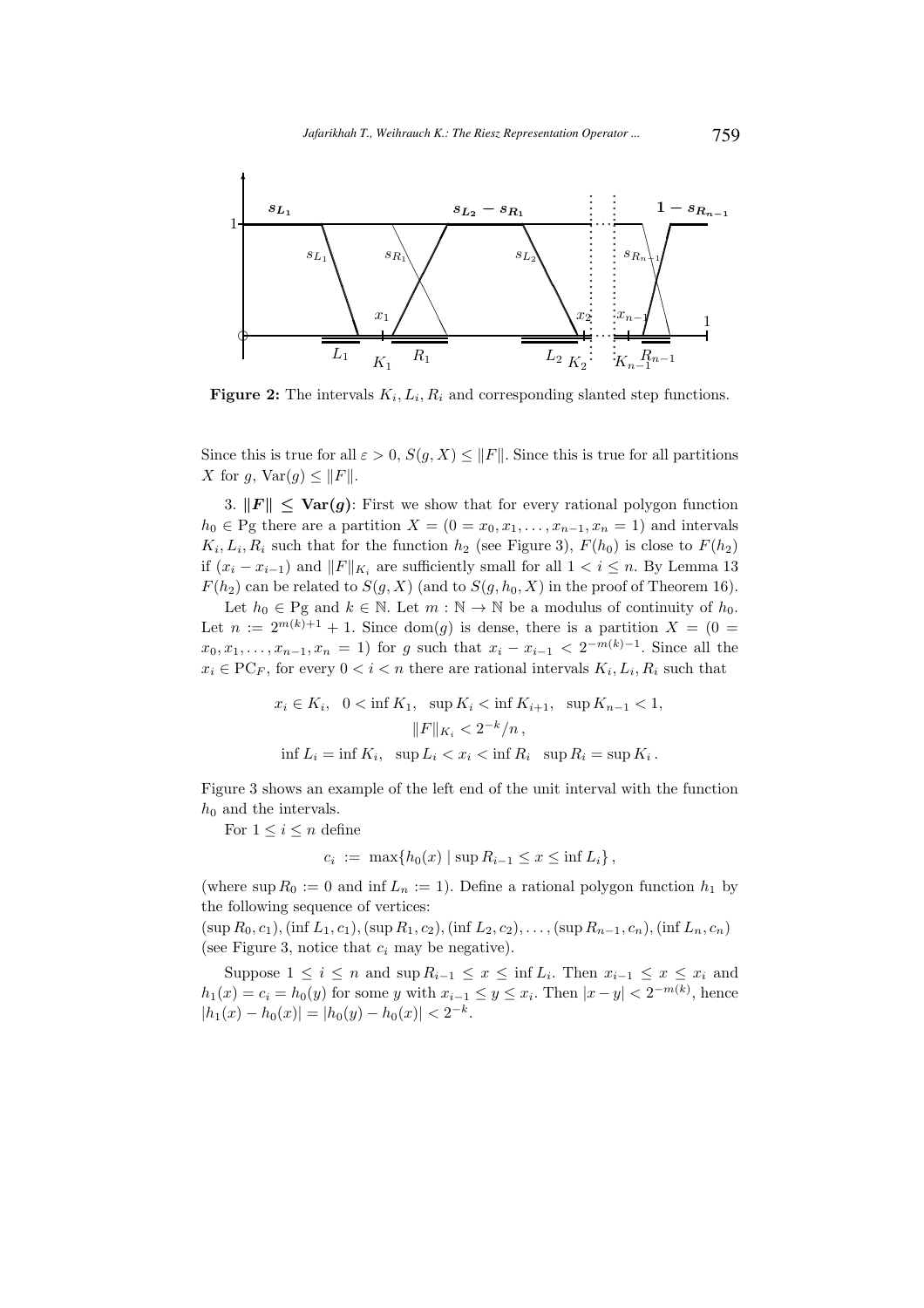

**Figure 3:** The functions  $h_0, h_1$  and  $h_2$ ..

Suppose  $0 \lt i \lt n$  and  $x \in K_i$ . Then  $h_1(x) = h_0(y)$  for some y such that  $x_{i-1} < y < x_{i+1}$ . Since  $x_{i-1} < x < x_{i+1}$ ,  $|x-y| < 2^{-m(k)}$  and hence  $|h_1(x) - h_0(x)| = |h_0(y) - h_0(x)| < 2^{-k}.$ Therefore,  $||h_1 - h_0|| < 2^{-k}$  and hence  $|F(h_1) - F(h_0)| \le ||F|| \cdot 2^{-k}$ .

Let  $1 \leq i \leq n$ . Then  $c_i = h_0(y)$  for some  $x_{i-1} \leq y \leq x_i$ . Since  $|x_i - y|$  $2^{-m(k)}$ ,  $|h_0(x_i) - c_i| = |h_0(x_i) - h_0(y)| \leq 2^{-k}$ .

From  $h_1$  we construct a third function  $h_2$  by replacing for every  $0 < i < n$ the line segment from  $(\inf L_i, c_i)$  to  $(\sup R_i, c_{i+1})$  in the graph of  $h_1$  by the polygon  $(\inf L_i, c_i)$ ,  $(\sup L_i, 0)$ ,  $(\inf R_i, 0)$ ,  $(\sup R_i, c_{i+1})$  (see Figure 3). Then by Definition 10,

$$
h_2 = c_1 s_{L_1} + \sum_{i=2}^{n-1} c_i (s_{L_i} - s_{R_{i-1}}) + c_n (1 - s_{R_{n-1}}).
$$

For  $0 \lt i \lt n$  let  $d_i$  be the polygon function defined by the sequence of vertices

 $(0,0)$ ,  $(\inf L_i, 0)$ ,  $(\sup L_i, h_1(\sup L_i))$ ,  $(\inf R_1, h_1(\inf R_1))$ ,  $(\sup R_i, 0)$ ,  $(1,0)$ .

Then  $h_2 = h_1 - \sum_{i=1}^{n-1} d_i$ . Since  $NZ(d_i) \subseteq K_i$  and  $||d_i|| \le ||h_0||$ ,

$$
|F(h_2) - F(h_1)| \leq \sum_{i=1}^{n-1} |F(d_i)| \leq \sum_{i=1}^{n-1} ||F||_{K_i} \cdot ||h_0|| \leq ||h_0|| \cdot 2^{-k}.
$$

We prove  $||F|| \leq \text{Var}(g)$ . There is some  $h_0 \in \text{Pg}$  such that  $||h_0|| \leq 1$  and  $||F|| \leq |F(h_0)| + 2^{-k}$ . Since  $|c_i| \leq 1$  and by Lemma 13,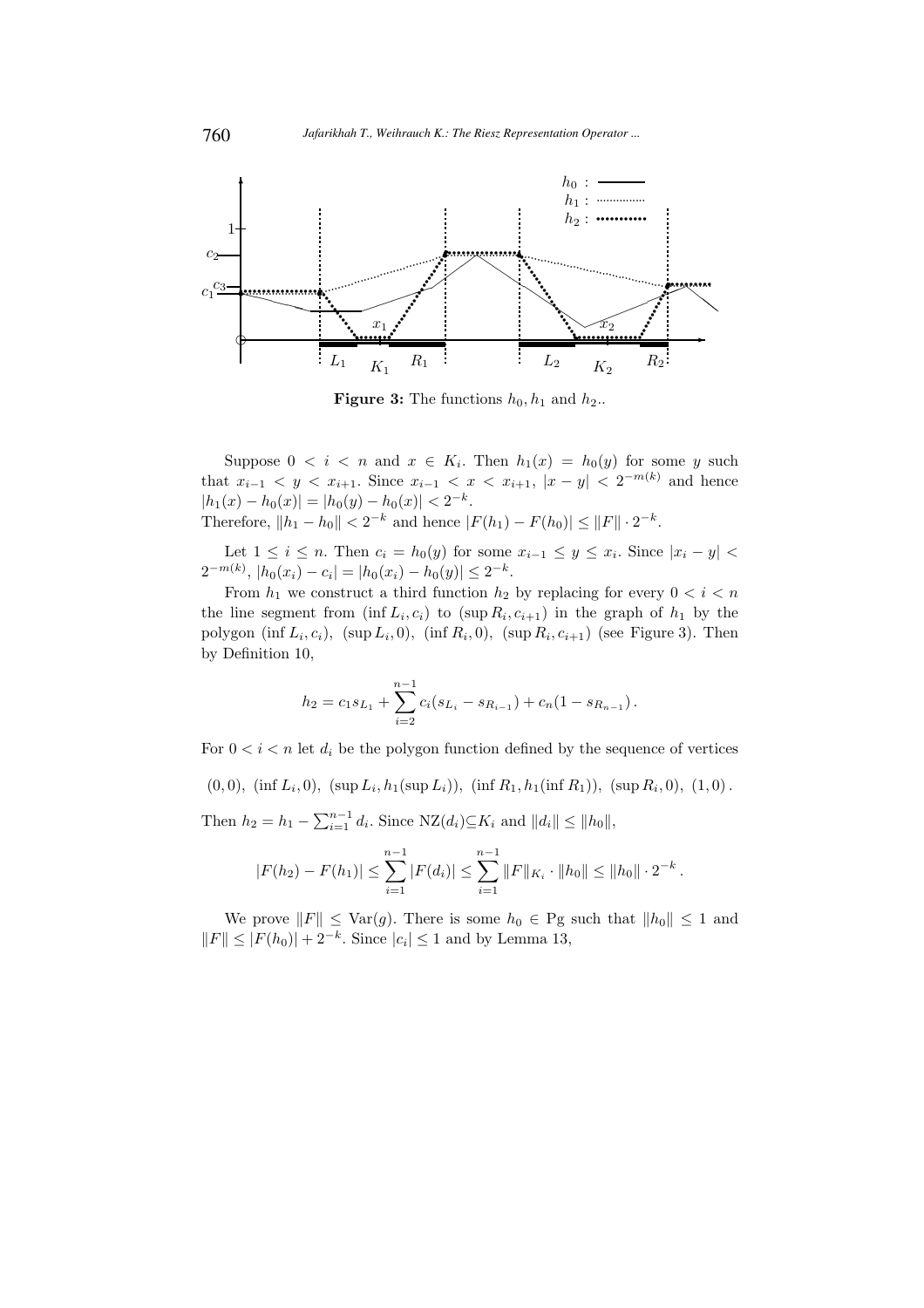$$
||F|| \leq |F(h_0 - h_1)| + |F(h_1 - h_2)| + |F(h_2)| + 2^{-k}
$$
  
\n
$$
\leq ||F|| \cdot 2^{-k} + ||h_0|| \cdot 2^{-k} + |F(h_2)| + 2^{-k}
$$
  
\n
$$
\leq |F(s_{L_1})| + \sum_{i=2}^{n-1} |F(s_{L_i} - s_{R_{i-1}})| + |F(1 - s_{R_{n-1}})|
$$
  
\n
$$
+ (||F|| + 2) \cdot 2^{-k}
$$
  
\n
$$
\leq |g(x_1)| + 2^{-k}/n + \sum_{i=2}^{n-1} (|g(x_i) - g(x_{i-1})| + 2 \cdot 2^{-k}/n)
$$
  
\n
$$
+ |g(1) - g(x_{n-1})| + 2^{-k}/n + (||F|| + 2) \cdot 2^{-k}
$$
  
\n
$$
\leq \sum_{i=1}^{n} |g(x_i) - g(x_{i-1})| + 2 \cdot 2^{-k} + (||F|| + 2) \cdot 2^{-k}
$$
  
\n
$$
= S(g, X) + (||F|| + 4) \cdot 2^{-k}
$$
  
\n
$$
\leq \text{Var}(g) + (||F|| + 4) \cdot 2^{-k}.
$$

Since this is true for all  $k, ||F|| \leq \text{Var}(g)$ .

4. This follows from 3.  $\Box$ 

**Theorem 16.** Let  $g \in BV$  be a restriction of  $g_F$ . Then for every  $h \in C[0;1]$ ,  $F(h) = \int h \, dg.$ 

**Proof:** Let  $h \in C[0,1]$  and  $k \in \mathbb{N}$ . There is a function  $h_0 \in \text{Pg}$  such that  $||h - h_0|| \leq 2^{-k}$ . Let  $m, n, X, K_i, L_i, R_i, c_i, h_1, h_2$  be the objects introduced in the proof of Theorem 15.3. We prove that  $|F(h) - S(g, h, X)|$  is small. By the results that we have already shown,

$$
|F(h) - F(h_2)| \le |F(h) - F(h_0)| + |F(h_0) - F(h_1)| + |F(h_1) - F(h_2)|
$$
  
\n
$$
\le ||F|| \cdot 2^{-k} + ||F|| \cdot 2^{-k} + ||h_0|| \cdot 2^{-k}
$$
  
\n
$$
= (2||F|| + ||h_0||) \cdot 2^{-k}
$$

Since  $|F(s_{R_i}) + B| \le |g(x_i) + B| + ||F||_{K_i}$  etc. by Lemma 13,  $c_i \le ||h_0||$ , and  $|h_0(x_i) - c_i| \leq 2^{-k},$ 

$$
|F(h_2) - S(g, h_0, X)|
$$
  
\n
$$
\leq |c_1 F(s_{L_1}) + \sum_{i=2}^{n-1} c_i (F(s_{L_i}) - Fs_{R_{i-1}})) + c_n (F(1) - F(s_{R_{n-1}}))
$$
  
\n
$$
- \sum_{i=1}^{n} h_0(x_i) (g(x_i) - g(x_{i-1}))
$$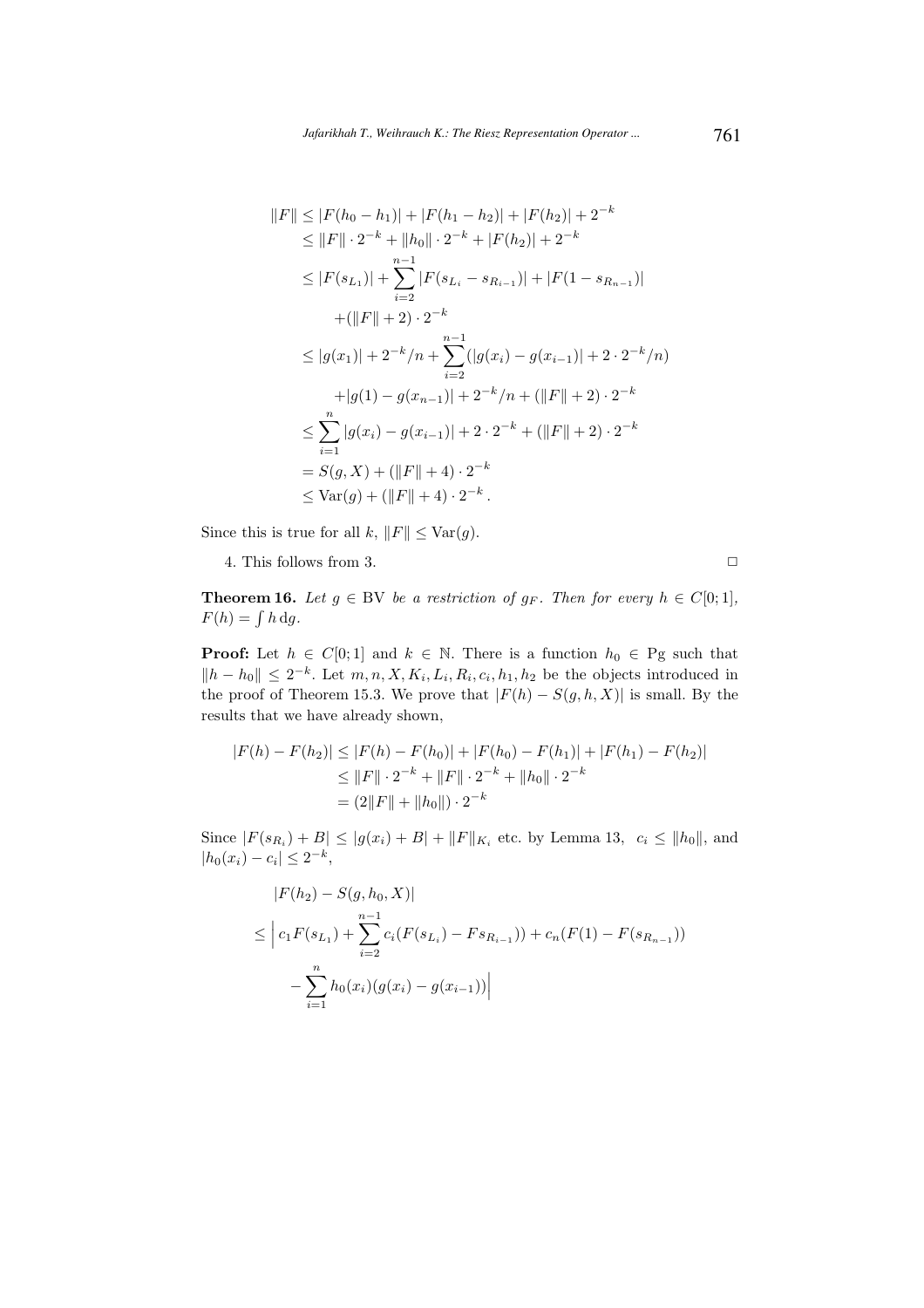$$
\leq |c_1 g(x_1) + \sum_{i=2}^{n-1} c_i (g(x_i) - g(x_{i-1})) + c_n (g(1) - g(x_{n-1}))
$$
  
\n
$$
- \sum_{i=1}^n h_0(x_i) (g(x_i) - g(x_{i-1}))|
$$
  
\n
$$
+ |c_1| ||F||_{K_1} + \sum_{i=2}^{n-1} |c_i| (||F||_{K_i} + ||F||_{K_{i-1}}) + |c_n| ||F||_{K_{n-1}}
$$
  
\n
$$
\leq |\sum_{i=1}^n (c_i - h_0(x_i)) (g(x_i) - g(x_{i-1}))| + 2 ||h_0|| \cdot 2^{-k}
$$
  
\n
$$
\leq \sum_{i=1}^n |c_i - h_0(x_i)| \cdot |g(x_i) - g(x_{i-1})| + ||h_0|| \cdot 2^{-k+1}
$$
  
\n
$$
\leq 2^{-k} \cdot S(g, X) + ||h_0|| \cdot 2^{-k+1}
$$
  
\n
$$
= (||F|| + 2 ||h_0||) \cdot 2^{-k}
$$

Furthermore,

$$
|S(g, h_0, X) - S(g, h, X)| = \left| \sum_{i=1}^{n} (h_0(x_i) - h(x_i))(g(x_i) - g(x_{i-1})) \right|
$$
  

$$
\leq 2^{-k-1} \sum_{i=1}^{n} |g(x_i) - g(x_{i-1})|
$$
  

$$
= 2^{-k} \cdot S(g, X)
$$
  

$$
\leq 2^{-k} \cdot \text{Var}(g)
$$
  

$$
= 2^{-k} \cdot ||F||.
$$

Combining these results we obtain

$$
|F(h) - S(g, h, X)|
$$
  
\n
$$
\leq |F(h) - F(h_2)| + |F(h_2) - S(g, h_0, X)| + |S(g, h_0, X) - S(g, h, X)|
$$
  
\n
$$
\leq (2||F|| + ||h_0||) \cdot 2^{-k} + (||F|| + 2||h_0||) \cdot 2^{-k} + 2^{-k} \cdot ||F||
$$
  
\n
$$
\leq (||F|| + ||h|| + 1) \cdot 2^{-k+2}
$$

Since X has precision  $m(k)$ ,  $\left| \int h \, dg - S(g, h, X) \right| \leq \text{Var}(g) \cdot 2^{-k+1}$  by Lemma 4. Therefore,  $|F(h) - \int h \, dg| \leq (3||F|| + 2||h|| + 2) \cdot 2^{-k+1}$ . Since this is true for all k,  $F(h) = \int h \, dg$ .  $h \, dg.$ 

# 4 Concepts from Computable Analysis

For studying computability we use the representation approach (TTE) for Computable Analysis [Weihrauch(2000), Brattka et al.(2008)]. Let  $\Sigma$  be a finite al-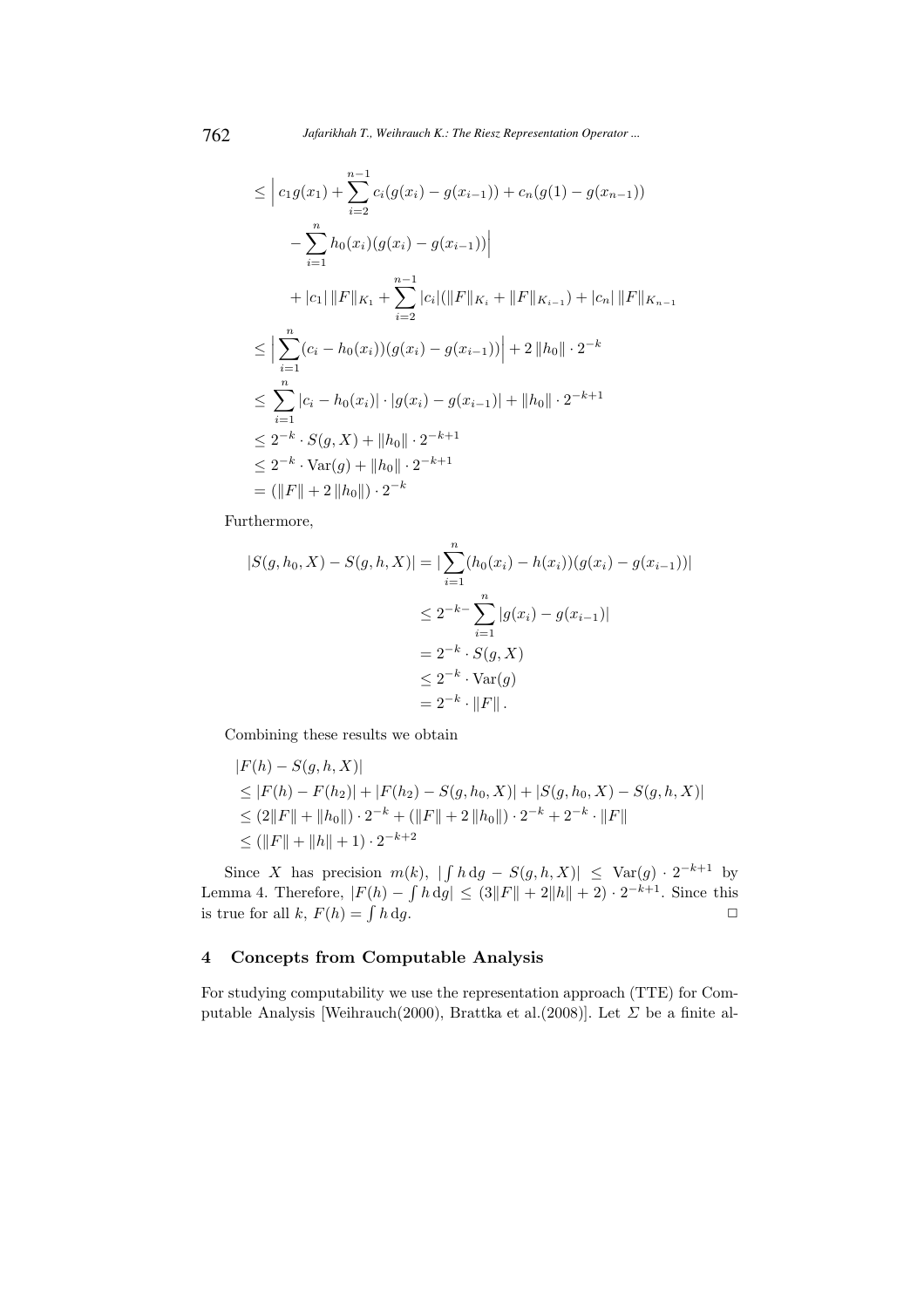phabet. Computable functions on  $\Sigma^*$  (the set of finite sequences over  $\Sigma$ ) and  $\Sigma^{\omega}$  (the set of infinite sequences over  $\Sigma$ ) are defined by Turing machines which map sequences to sequences (finite or infinite). On  $\Sigma^*$  and  $\Sigma^{\omega}$  finite or countable tupling will be denoted by  $\langle \ \rangle$  [Weihrauch(2000)]. The tupling functions and the projections of their inverses are computable.

In TTE, sequences from  $\Sigma^*$  or  $\Sigma^{\omega}$  are used as "names" of abstract objects such as rational numbers, real numbers, real functions or points of a metric space. We consider computability of multi-functions w.r.t. multi-representations [Weihrauch(2000)], [Brattka et al.(2008)], [Weihrauch(2008), Sections 3,6,8,9].

A representation of a set X is a function  $\delta : \subseteq C \to X$  where  $C = \Sigma^*$  or  $C = \Sigma^{\omega}$ . If  $\delta(p) = x$  we call p a  $\delta$ -name of x. If  $f : X \rightrightarrows Y$  is a multi-function (on represented sets) then  $f(x)$  is the set of  $y \in Y$  which are accepted as a result of f applied to x. (Example:  $f : \mathbb{R} \rightrightarrows \mathbb{Q}$ ,  $f(x) := \{a \in \mathbb{Q} \mid x < a\}$ , we may say: "the multi-function f finds some rational upper bound of  $x$ ".)

For representations  $\gamma : \subseteq Y \to M$  and  $\gamma_0 : \subseteq Y_0 \to M_0$ , a function  $h : \subseteq Y \to M$  $Y_0$  is a  $(\gamma, \gamma_0)$ -realization of a multi-function  $f : \subseteq M \implies M_0$ , iff for all  $p \in Y$ and  $x \in M$ ,

$$
\gamma(p) = x \in \text{dom}(f) \Longrightarrow \gamma_0 \circ h(p) \in f(x). \tag{18}
$$

Fig. 4 illustrates the definition.



**Figure 4:**  $h(p)$  is a name of some  $y \in f(x)$ , if p is a name of  $x \in \text{dom}(f)$ .

The multi-function f is called  $(\gamma, \gamma_0)$ -computable, if it has a computable  $(\gamma, \gamma_0)$ -realization and  $(\gamma, \gamma_0)$ -continuous if it has a continuous realization. The definitions can be generalized straightforwardly to multi-functions  $f : M_1 \times \ldots \times$  $M_n \rightrightarrows M_0$  for represented sets  $M_i$ .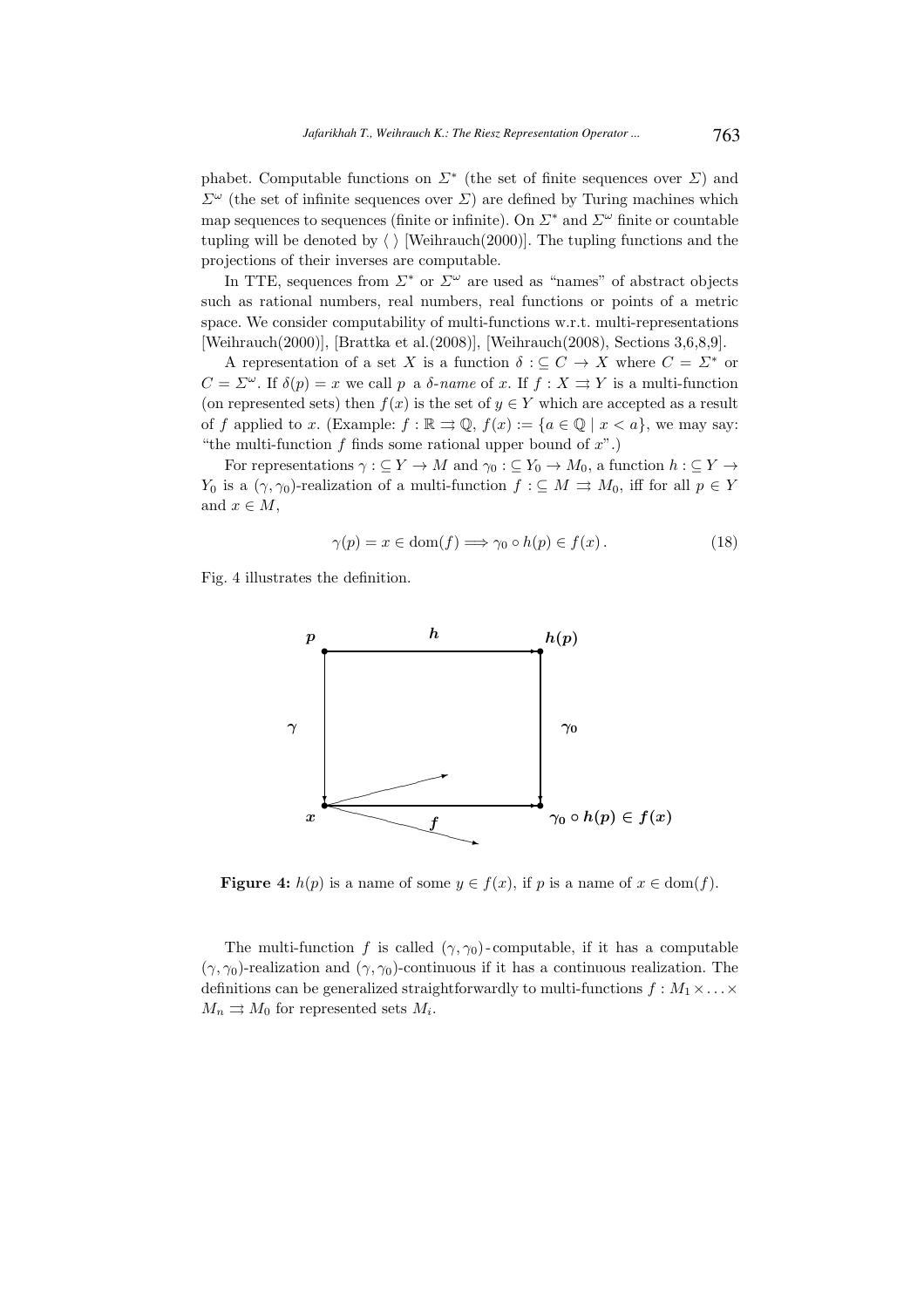For two representations  $\delta_i : \subseteq \Sigma^{\omega} \to M_i$   $(i = 1, 2)$  the canonical representation  $[\delta_1, \delta_2]$  of the product  $M_1 \times M_2$  is defined by

$$
[\delta_1, \delta_2] \langle p_1, p_2 \rangle = (\delta_1(p_1), \delta(p_2)). \tag{19}
$$

For two representations  $\delta_i \subseteq \Sigma^\omega \Rightarrow M_i$   $(i = 1, 2), \delta_1 \leq \delta_2$   $(\delta_1$  is reducible to  $\delta_2$ ) iff there is a computable function  $h : \subseteq \Sigma^{\omega} \to \Sigma^{\omega}$  such that  $(\forall p \in \text{dom}(\delta_1)) \delta_1(p) =$  $\delta_2h(p)$ . (If p is a  $\delta_1$ -name of x then  $h(p)$  is a  $\delta_2$ -name of x.)

We use various canonical notations  $\nu : \subseteq \Sigma^* \to X: \nu_{\mathbb{N}}$  for the natural numbers,  $\nu_{\mathbb{Q}}$  for the rational numbers,  $\nu_{\text{Pg}}$  for the polygon functions on [0; 1] whose graphs have rational vertices, and  $\nu_I$  for the set RI open subintervals  $(a; b) \subseteq (0; 1)$ with rational endpoints. For functions  $m : \mathbb{N} \to \mathbb{N}$  we use the canonical representation  $\delta_{\mathbb{B}} : \subseteq \Sigma^{\omega} \to \mathbb{B} = \{m \mid m : \mathbb{N} \to \mathbb{N}\}\$  defined by  $\delta_{\mathbb{B}}(p) = m$  if  $p = 1^{m(0)} 01^{m(1)} 01^{m(2)} 0 \ldots$  For the real numbers we use the Cauchy representation  $\rho : \subseteq \Sigma^{\omega} \to \mathbb{R}$ ,  $\rho(p) = x$  if p is (encodes) a sequence  $(a_i)_{i \in \mathbb{N}}$  of rational numbers such that for all  $i, |x-a_i| \leq 2^{-i}$ . By the Weierstraß approximation theorem the countable set of Pg of polygon functions with rational vertices is dense in  $C[0; 1]$ . Therefore,  $C[0; 1]$  with notation  $\nu_{\text{Pg}}$  of the set Pg is a computable metric space [Weihrauch(2000)] for which we use the Cauchy representation  $\delta_C$  defined as follows:  $\delta_C(p) = h$  if p is (encodes) a sequence  $(h_i)_{i \in \mathbb{N}}$  of polygons  $h_i \in \text{Pg such}$ that for all i,  $||h-h_i|| \leq 2^{-i}$  [Weihrauch(2000)]. For the space  $C(C[0;1], \mathbb{R})$  of the continuous (not necessarily linear) functions  $F: C[0; 1] \to \mathbb{R}$  we use the canonical representation  $[\delta_C \rightarrow \rho]$  [Weihrauch(2000), Weihrauch and Grubba(2009)]. It is determined uniquely up to equivalence by  $(U)$  and  $(S)$ :

- (U) the function APPLY :  $(F, h) \mapsto F(h)$  is  $([\delta_C \to \rho], \delta_C, \rho)$ -computable,
- (S) if for some representation  $\delta$  of a subset of  $C(C[0; 1], \mathbb{R})$ , APPLY is  $(\delta, \delta_C, \rho)$ -computable then  $\delta \leq [\delta_C \to \rho].$

(U) corresponds to the "universal Turing machine theorem" and (S) to the "smn-theorem" from computability theory. Roughly speaking,  $[\delta_C \rightarrow \rho]$  is the "poorest" representation of the set  $C(C[0; 1], \mathbb{R})$  for which the APPLY function becomes computable.

For converting the classical proof mentioned in Section 2 we needed a representation of the set  $B[0;1]$  of bounded functions  $g:[0;1] \to \mathbb{R}$ . Since it has a cardinality bigger than that of  $\Sigma^{\omega}$ , it has no representation. To overcome this difficulty it would suffice to extend F to the Banach space  $B_1[0;1]$  generated by the continuous functions and all the characteristic function  $\chi_{[0;x]}$ ,  $0 \leq x \leq 1$ . However, since this space is not separable we do not know any reasonable representation of it. We solve the problem by (implicitly) extending  $F$  only to functions  $\chi_{[0;x]}$  from a countable dense set of points x in which g is continuous and for which we can compute  $g(x) := \overline{F}(\chi_{[0,x]})$  from F and  $||F||$ . Remember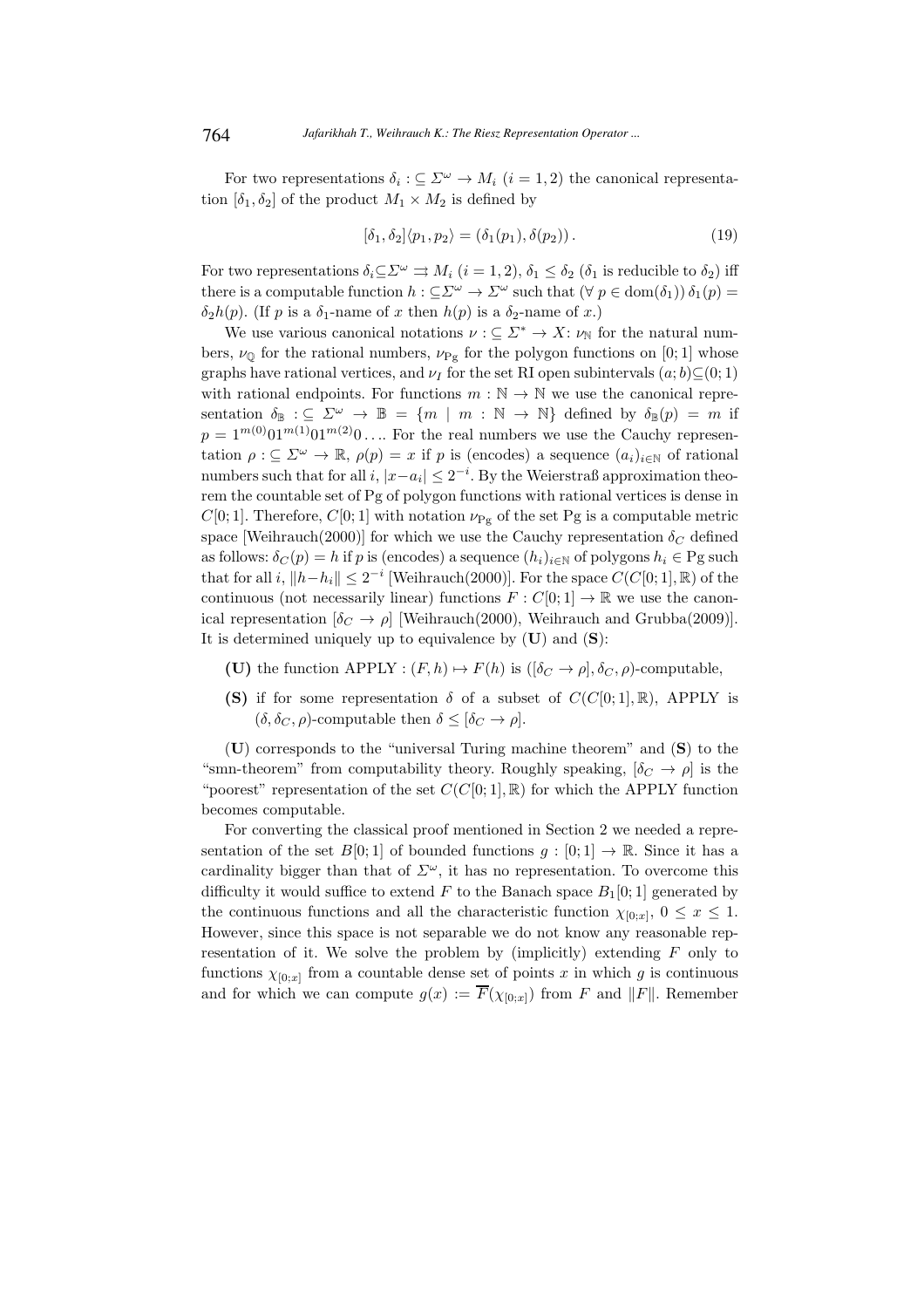that every function of bounded variation has at most countably many points of discontinuity.

Finally, for formulating a computable version of the Riesz representation theorem we need a representation for functions of bounded variation. In our context the only application of a function  $g$  of bounded variation is to compute the Riemann-Stieltjes integral  $\int h \, dg$  for continuous functions h. By Corollary 6, it suffices to know q on a countable dense set containing  $0$  and  $1$ . Therefore it will suffice to consider only functions from BV with countable domain.

**Definition 17.** Let BVC := { $g \in BV$  | dom(g) is countable}. Define a representation  $\delta_{\rm BVC} : \subseteq \Sigma^\omega \to {\rm BVC}$  as follows:  $\delta_{\rm BVC}(p) = g$  iff there are sequences  $p_0, q_0, p_1, q_1, \ldots \in \Sigma^{\omega}$  such that  $p = \langle \langle p_0, q_0 \rangle, \langle p_1, q_1 \rangle, \ldots \rangle, \rho(p_0) = 0, \rho(p_1) = 1$ and graph $(g) = \{(\rho(p_i), \rho(q_i)) \mid i \in \mathbb{N}\}.$ 

Informally, a  $\delta_{\rm BVC}$ -name of g is a list of its graph. For proving computability of multi-functions on represented sets we use "generalized Turing machines" (GTMs) [Tavana and Weihrauch(2011)]. We call a generalized Turing machine M on represented sets *computable*, if all multi-functions on the represented sets occurring in  $M$  are computable. We use the following result: the multi-function  $f_M$  computed by a computable GTM  $M$  on represented sets is computable.

For a representation  $\delta : \subseteq \Sigma^{\omega} \to Z$  a subset  $Y \subseteq Z$  is  $\delta$ -r.e., iff there is a Type-2 machine N such that for all  $p \in \text{dom}(\delta)$ ,

N halts on input 
$$
p \iff \delta(p) \in Y
$$
.

And  $Y \subseteq Z$  is  $\delta$ -decidable, iff Y and  $Z \setminus Y$  are  $\delta$ -r.e. [Weihrauch(2000)]. As an example,  $x < y$  for real numbers is  $[\rho, \rho]$ -r.e.

#### 5 The computable Riesz representation theorem

In the following "computable", "recursively enumerable" and "decidable" means computable, recursively enumerable and decidable, respectively, w.r.t. the notations and multi-representations mentioned in Section 4.

First, from F and  $||F||$  we will compute some  $g \in BVC$  such that  $F(h) =$  $\int h \, dg$ . By the next lemma for every rational interval I we can compute subintervals J with arbitrarily small  $||F||_J$ .

Lemma 18. There is a computable multi-function

$$
e:(F,z,I,n)\mapsto J
$$

that maps every continuous linear functional  $F: C[0, 1] \to \mathbb{R}$ , its norm z, every open rational interval  $I = (a, b) \subseteq [0, 1]$  and every  $n \in \mathbb{N}$  to some open rational interval J such that  $\overline{J} \subseteq I$ , length $(J) \leq 2^{-n}$  and  $||F||_J \leq 2^{-n}$ .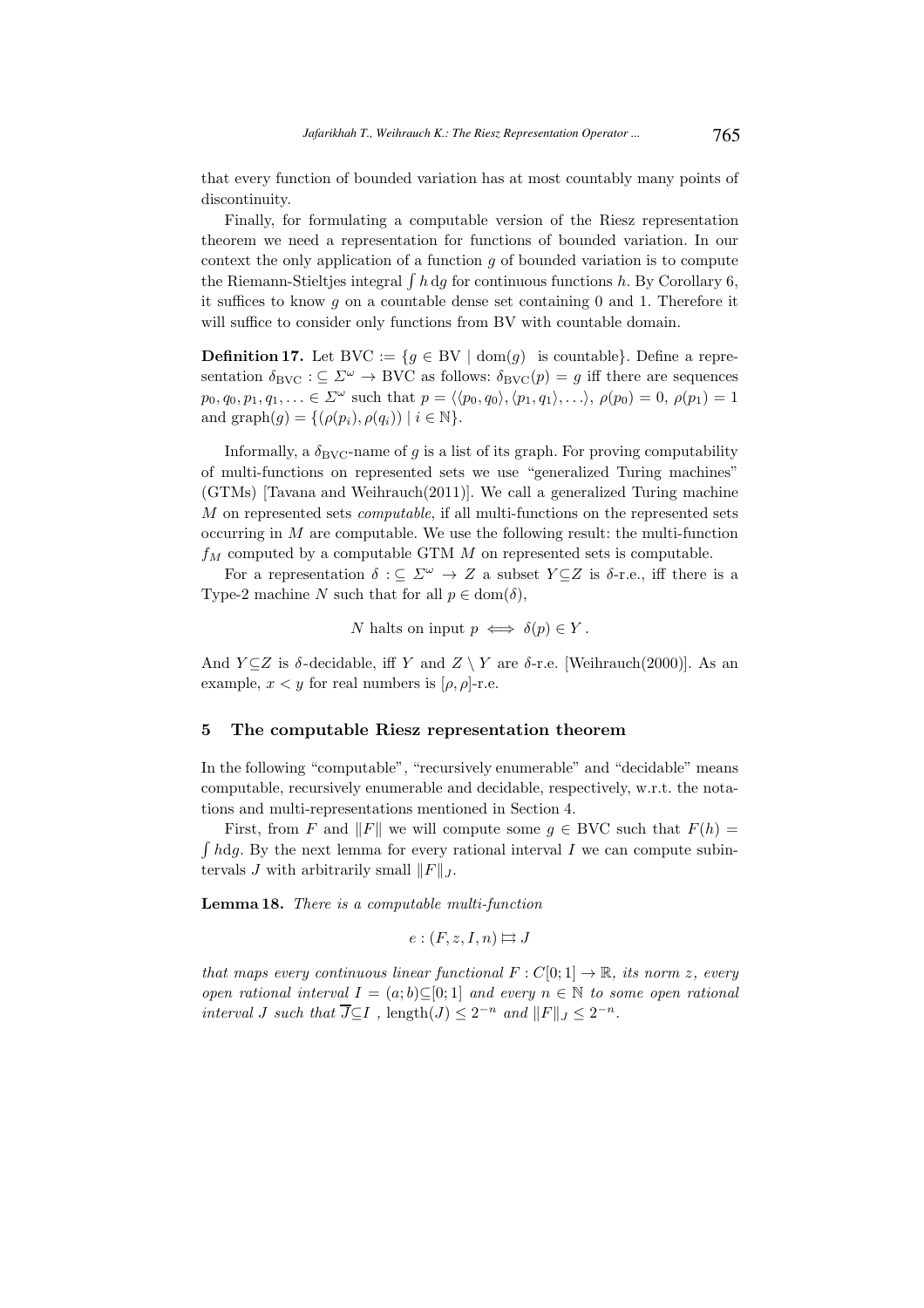Precisely speaking, the multi-function e is  $([\delta_C \rightarrow \rho], \rho, \nu_I, \nu_{\mathbb{N}}, \nu_I)$ -computable.

**Proof:** By Lemma 9 there is some  $x \in I$  such that  $x \in PC_F$ . By Definition 7 there is some  $J, x \in J \in \mathbb{R}$ , such that  $\overline{J} \subseteq I$ , length $(J) \leq 2^{-n}$  and  $||F||_J \leq 2^{-n}$ . We show that the multi-function e is  $([\delta_C \to \rho], \rho, \nu_I, \nu_{\mathbb{N}}, \nu_I)$ -computable.

For F,  $z = ||F||$ ,  $I = (a, b)$ ,  $n \in \mathbb{N}$ ,  $J \in \mathbb{R}$ I and  $\overline{f} \in \mathbb{P}$ g consider the conditions

$$
\overline{J} \subseteq I, \ \ \text{length}(J) \le 2^{-n}, \tag{20}
$$

$$
\overline{f}(x) = 0 \text{ for } x \in J,
$$
\n(21)

$$
\|\overline{f}\| \le 1\,,\tag{22}
$$

$$
|F(\overline{f})| > ||F|| - 2^{-n}.
$$
\n(23)

Conditions (20-22) are decidable (relative to their representations). Since  $x < y$ is  $[\rho, \rho]$ -r.e. and  $(F, \overline{f}) \mapsto F(\overline{f})$  is computable, (23) is r.e. Therefore, here is a Type 2-machine M that halts on input  $(p_1, p_2, u_3, u_4, u_5, u_6)$  iff

 $(F, ||F||, I, n, J, \overline{f}) := ( [\delta_C \rightarrow \rho], \rho, \nu_I, \nu_N, \nu_I, \nu_{I}, \nu_{Pg})(p_1, p_2, u_3, u_4, u_5, u_6)$ satisfies (20-23). From  $M$  a Type-2 machine  $N$  can be constructed which on input  $(p_1, p_2, u_3, u_4)$  (by the usual step counting technique) searches for  $(u_5, u_6)$ such that M halts on input  $(p_1, p_2, u_3, u_4, u_5, u_6)$ .

First we show that  $J = \nu_I(u_5)$  and  $\overline{f} = \nu_{\text{Pg}}(u_6)$  exist.

Since Pg is dense in  $C[0; 1]$ ,  $||F|| = \sup\{|F(h)| \mid h \in \text{Pg}, \|h\| \leq 1\}$ . Therefore, there is a function  $h \in \text{Pg with } ||h|| \leq 1$  such that  $|F(h)| > ||F|| - 2^{-n-1}$ . As we have shown (replace above n by  $n+1$ ) there is a rational interval  $L\subseteq I$  such that length $(L) \leq 2^{-n}$  and  $||F||_L \leq 2^{-n-1}$ . Let  $(a_2; b_2) \subseteq L$  such that h has no vertex in  $(a_2; b_2)$ . Let  $a_1 := a_2 + (b_2 - a_2)/3$ ,  $b_1 := b_2 - (b_2 - a_2)/3$  and  $J := (a_1; b_1)$ . Define a function  $f_0 \in \text{Pg}$  by its vertices as follows:

$$
(0,0), (a_2,0), (a_1,h(a_1)), (b_1,h(b_1)), (b_2,0), (1,0)
$$

and let  $\overline{f} := h - f_0$ . Then  $||f_0|| \leq 1$  and  $|F(f_0)| \leq 2^{-n-1}$  since  $NZ(f_0) \subseteq L$ . Since h and  $f_0$  have no vertex in the interval  $(a_2; a_1)$ ,  $|h(x) - f_0(x)| \leq |h(a_2)| \leq 1$ for  $a_2 \leq x \leq a_1$ , correspondingly  $|h(x) - f_0(x)| \leq 1$  for  $b_1 \leq x \leq b_2$ , and  $|h(x) - f_0(x)| = 0$  for  $a_1 \leq x \leq b_1$ . We obtain  $\|\overline{f}\| \leq 1$ . Furthermore,

$$
|F(\overline{f})| = |F(h - f_0)| \ge |F(h)| - |F(f_0)| \ge ||F|| - 2^{-n}.
$$

Therefore, J and  $\overline{f}$  exist.

It remains to show that J has the properties requested in the lemma. Obviously,  $\overline{J} \subseteq I$  and length $(J) \leq 2^{-n}$ . Suppose  $h \in C[0,1]$ ,  $||h|| ≤ 1$  and  $NZ(h) ⊆ J$ . Since NZ(h) and NZ $(\overline{f})$  are disjoint and of norm  $\leq 1$ , by Lemma 8,  $|F(h)| +$  $|F(\overline{f})| \leq ||F||$  hence  $|F(h)| \leq ||F|| - |F(\overline{f})| < 2^{-n}$ . Therefore,  $||F||_J \leq 2^{-n}$ .  $\Box$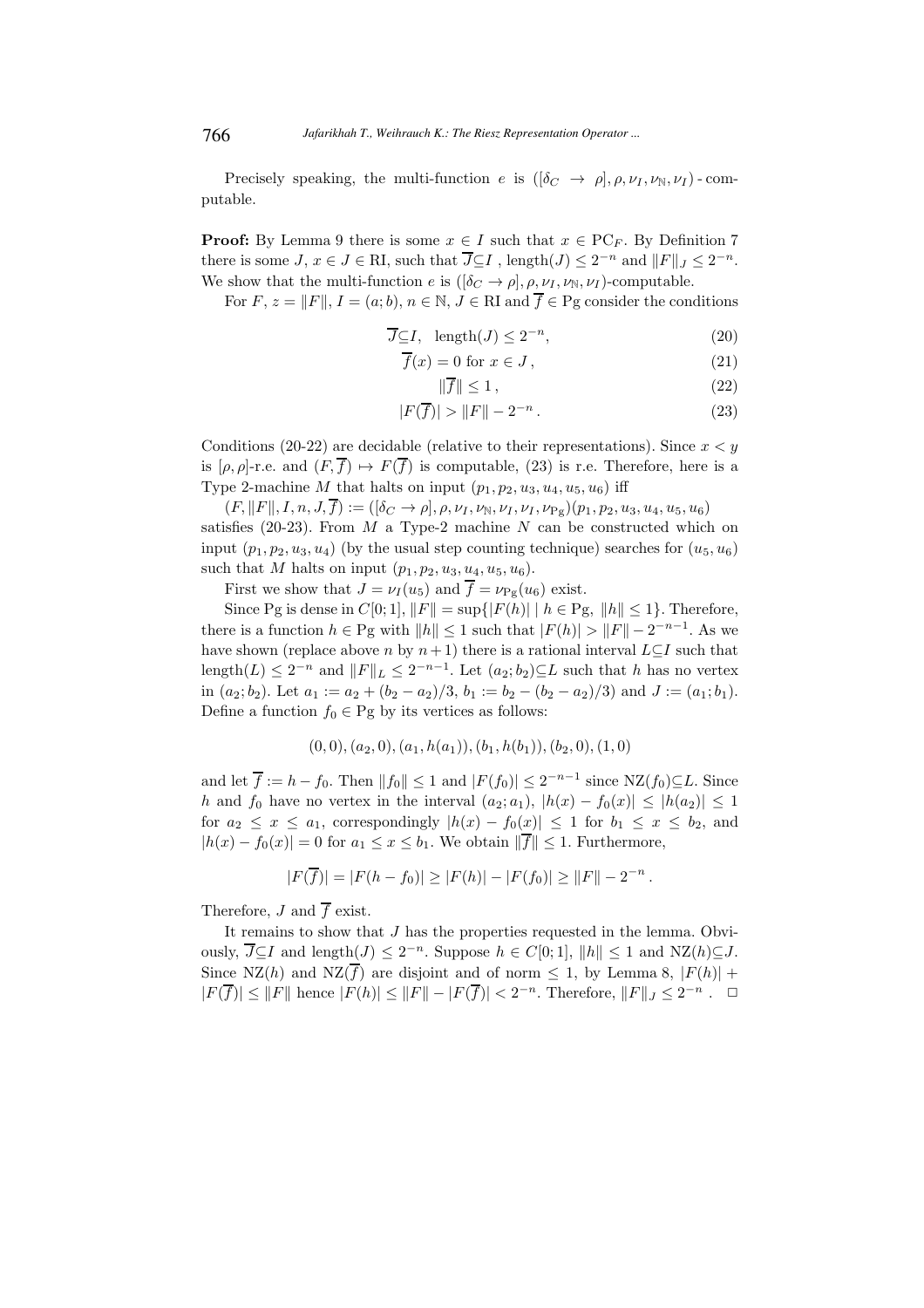By iterating the function e from Lemma 18 in every open rational interval we can find some point  $x \in PC_F$  and the value  $q_F(x)$ .

**Lemma 19.** The multi-function  $G : (F, ||F||, I) \Rightarrow (x, g_F(x))$  mapping F, its norm and an interval  $I \in \mathbb{R}$ I to  $(x, g_F(x))$  for some  $x \in I \cap \text{PC}_F$  is computable.

**Proof:** Let  $J_{-1} := I$ . For every  $n \in \mathbb{N}$  let  $J_n$  be a result of applying the multi-function e from Lemma 18 to  $(F, ||F||, J_{n-1}, n)$ . Then  $(J_n)_{n \in \mathbb{N}}$  is a properly nested sequence of intervals with  $\text{length}(J_n) \leq 2^{-n}$ . It converges to some point  $x \in I$ . Since for all  $n, x \in J_n$  and  $||F||_{J_n} \leq 2^{-n}, x \in \text{PC}_F$ . Furthermore, by Lemma 13,  $|g_F(x) - F(s_{J_n})| \leq 2^{-n}$ . Therefore  $(F(s_{J_n}))_{n \in \mathbb{N}}$  converges fast to  $g_F(x)$ .

Let  $M_1$  be a computable GTM computing the multi-function  $e$  from Lemma 18. From  $M_1$  we can construct a computable GTM that on input  $(F, ||F||, I, n)$  computes in turn some  $J_0, J_1, \ldots, J_n$  and then  $(J_n, F(s_{J_n}))$  as its result.

By [Weihrauch(2008), Theorem 35] the multi-function  $(F, ||F||, I) \implies$ 

 $(J_n, F(s_{J_n}))_{n \in \mathbb{N}}$  is computable (where the canonical representation considered for sequences [Weihrauch(2000)]). Since the limit operations for nested sequences of intervals converging to a point and for fast converging Cauchy sequences of real numbers are computable [Weihrauch(2000)],  $(x, g_F(x))$  can be computed from  $(J_n, F(s_{J_n}))_{n \in \mathbb{N}}$ . Therefore, the multi-function G is computable.

We can now prove our computable version of the Riesz representation theorem.

#### Theorem 20 (computable Riesz representation).

The multi-function RRT :  $(F, \|F\|) \implies q$  mapping every functional  $F : C[0, 1] \rightarrow$ R and its norm to some function  $g \in BVC$  such that

 $-F(h) = \int h \, dg$  (for all  $h \in C[0,1]$ ),

— q is continuous on  $\text{dom}(q) \setminus \{0, 1\},\$ 

 $-g(0) = 0$  and  $||F|| = Var(g)$ 

is  $([\delta_C \to \rho], \rho, \delta_{\text{BVC}})$ -computable.

**Proof:** Let  $L_0, L_1, \ldots$  be a canonical numbering of the set RI of open rational intervals. By Lemma 19 there is a computable function  $G'$  mapping  $(F, ||F||, n)$ to some  $(x_n, y_n) \in \mathbb{R}^2$  where  $(x_0, y_0) = (0, 0), (x_1, y_1) = (1, F(1))$  and  $(x_n, y_n) \in$  $G(f, ||F||, L_n)$  if  $n \geq 2$ . Since  $x_n \in PC_F$  and  $y_n = g_F(x_n)$  for all  $n \geq 2$ ,  $\{(x_n, y_n) \mid$  $n \in \mathbb{N}$  is the graph of a restriction g of  $g_F$ . Since  $\{x_n \mid n \in \mathbb{N}\}\$ is dense,  $g \in BVC$ . By Theorem 15, g is continuous on  $\text{dom}(g) \setminus \{0, 1\}$  and  $\text{Var}(g) = ||F||$ . Obviously,  $g(0) = 0$ . By Theorem 16,  $F(h) = \int h \, dg$  (for all  $h \in C[0, 1]$ ).

By the type conversion theorem [Weihrauch(2008), Theorem 33], the multifunction  $(F, ||F||) \rightrightarrows ((x_n, y_n))_{n \in \mathbb{N}}$  is  $([\delta_C \to \rho], \rho, [\nu_{\mathbb{N}} \to [\rho, \rho]])$ -computable. From a  $[\nu_{\mathbb{N}} \to [\rho, \rho]]$ -name of the sequence  $((x_n, y_n))_{n \in \mathbb{N}} = ((x_0, y_0), (x_1, y_1), \ldots)$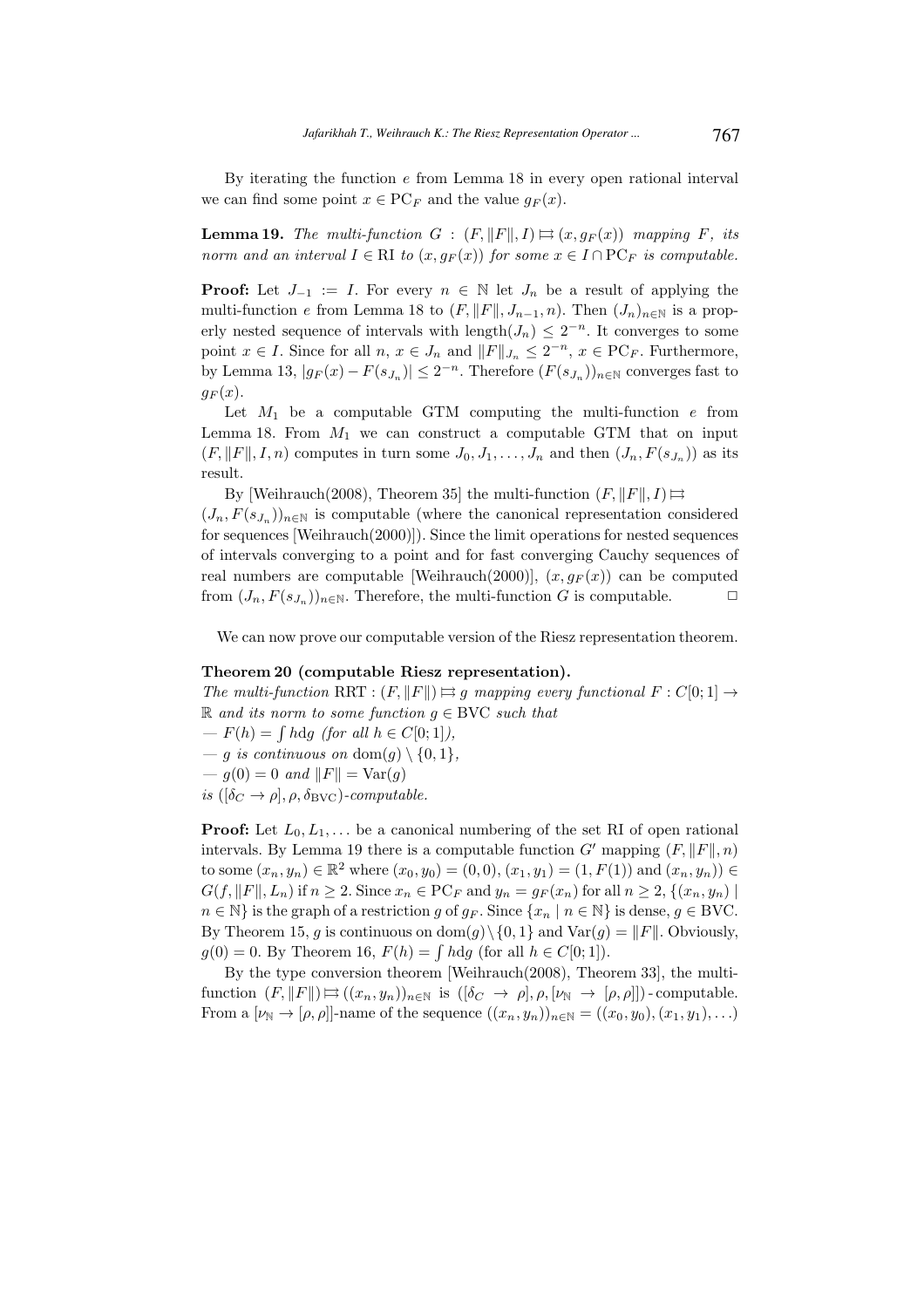we can compute a  $[\rho, \rho]$ <sup> $\omega$ </sup>- name [Weihrauch(2000), Lemma 3.3.16] which is a  $\delta_{\rm BVC}$ -name of q.  $\Box$ 

Finally, we prove that a reverse of the Riesz representation theorem is computable.

**Theorem 21.** The operator  $T : (g, l) \mapsto F$ , mapping every  $g \in BVC$  and every  $l \in \mathbb{N}$  with  $Var(g) \leq 2^l$  to the functional F defined by  $F(h) = \int h \, dg$  for all  $h \in C[0;1]$ , is computable.

**Proof:** First we show that  $(G, l, h) \mapsto \int h \, dg$  is computable. By Theorem 6.2.7 in [Weihrauch(2000)] a modulus  $m : \mathbb{N} \to \mathbb{N}$  of continuity of h can be computed from h. let  $\nu_{fs}$  be a canonical notation of the finite sequences of natural numbers. The set of all  $(g, (i_1, \ldots, i_{n-1}), j)$  such that  $(0, x_{i_1}, \ldots, x_{i_{n-1}}, 1)$  is a partition for g of precision j is  $(\delta_{\text{BVC}}, \nu_{\text{fs}}, \nu_{\text{N}})$ -r.e. There is computable GTM on represented sets which on input  $(g, j)$  finds a sequence  $(i_1, \ldots, i_{n-1})$  such that  $(0, x_{i_1}, \ldots, x_{i_{n-1}}, 1)$  is a partition for g of precision j. Therefore from  $(g, h, k, l)$ we can compute a sequence  $(i_1, \ldots, i_{n-1})$  such that  $X := (0, x_{i_1}, \ldots, x_{i_{n-1}}, 1)$  is a partition for g of precision  $m(k+l+1)$ . By Lemma 4,  $|\int h \, dg - S(g, h, X)| \le$  $2^{-l-k}V(g) \leq 2^{-k}$ . The function  $(g, h, X) \mapsto S(g, h, X)$  is computable (by a computable GTM). Therefore, from  $(g, l, h, k)$  a number  $y_k$  can be computed (multivalued) such that  $|\int h \, dg - y_k| \leq 2^{-k}$ . By [Weihrauch(2008), Theorem 33] the multi-function  $(g, l, h) \mapsto (y_k)_{k \in \mathbb{N}}$  is computable. By [Weihrauch(2000), Theorem 4.3.7],  $(g, l, h) \to \int h \, dg$  is  $(\delta_{\text{BVC}}, \nu_{\text{N}}, \delta_C, \rho)$ -computable. By [Weihrauch(2000), Theorem 3.3.15],  $(g, l) \mapsto F$  such that  $F(h) = \int h \, dg$  is  $(\delta_{\text{BVC}}, \nu_{\text{N}}, [\delta_C \to \rho])$ - $\Box$   $\Box$ 

By Theorem 20, from F and  $||F||$  we can compute g such that  $Var(g) = ||F||$ , and by Theorem 21, from q and an upper bound of  $Var(q)$  we can compute F.

#### References

- [Brattka et al.(2008)] Brattka, V., Hertling, P., Weihrauch, K.: "A tutorial on computable analysis"; S. B. Cooper, B. Löwe, A. Sorbi, eds., New Computational Paradigms: Changing Conceptions of What is Computable; 425–491; Springer, New York, 2008.
- [Goffman and Pedrick(1965)] Goffman, C., Pedrick, G.: First Course in Functional Analysis; Prentice-Hall, Englewood Cliffs, 1965.
- [Heuser(2006)] Heuser, H.: Funktionalanalysis; B.G. Teubner, Stuttgart, 2006; 4. edition.

[Lu and Weihrauch(2007)] Lu, H., Weihrauch, K.: "Computable Riesz representation for the dual of  $C[0; 1]$ "; Mathematical Logic Quarterly; 53 (2007), 4–5, 415–430.

[Schechter(1997)] Schechter, E.: Handbook of Analysis and Its Foundations; Academic Press, San Diego, 1997.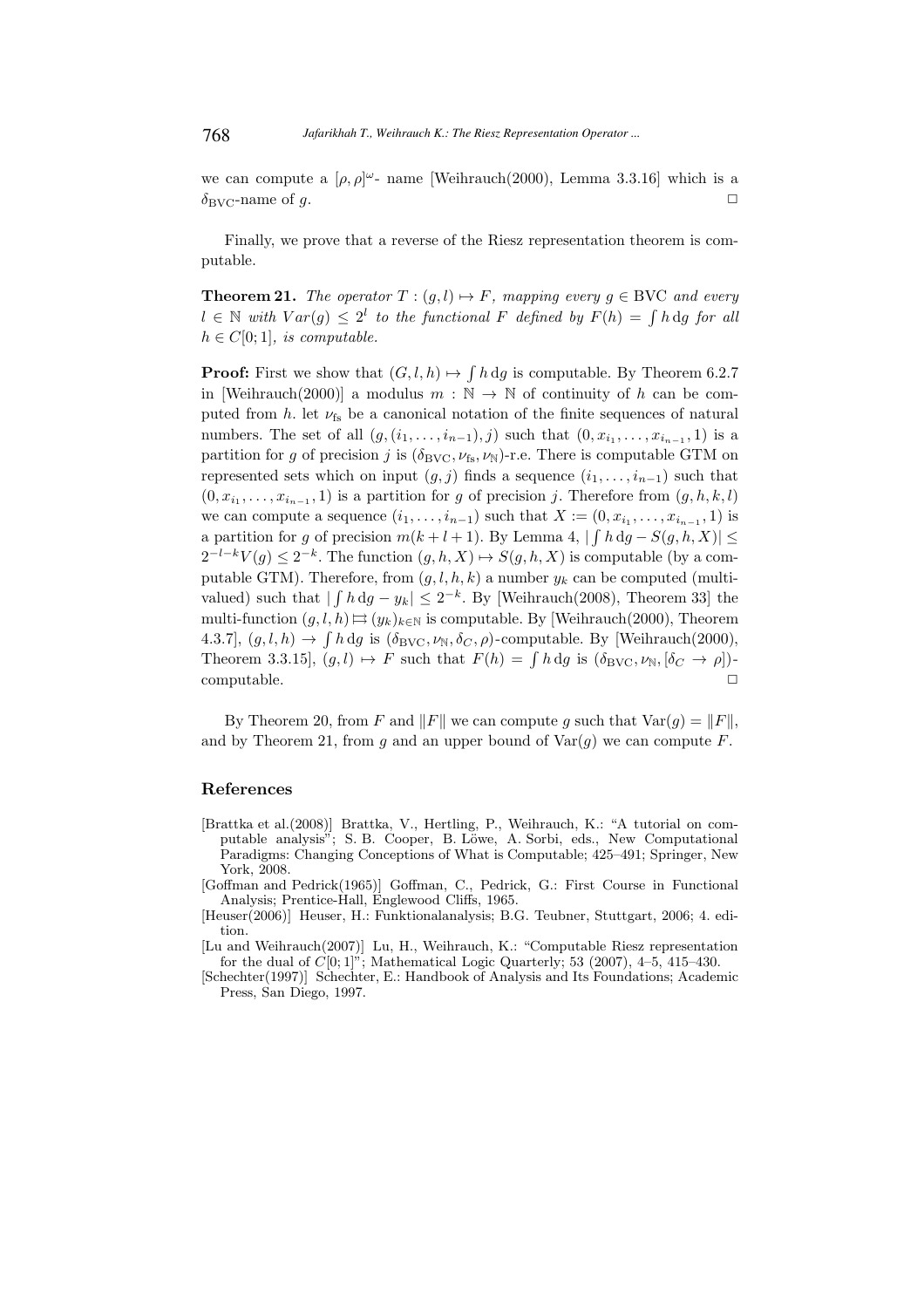[Tavana and Weihrauch(2011)] Tavana, N., Weihrauch, K.: "Turing machines on represented sets, a model of computation for analysis"; Logical Methods in Computer Science; 7 (2011), 2, 1–21.

[Weihrauch(2000)] Weihrauch, K.: Computable Analysis; Springer, Berlin, 2000.

- [Weihrauch(2008)] Weihrauch, K.: "The computable multi-functions on multirepresented sets are closed under programming"; Journal of Universal Computer Science; 14 (2008), 6, 801–844.
- [Weihrauch and Grubba(2009)] Weihrauch, K., Grubba, T.: "Elementary computable topology"; Journal of Universal Computer Science; 15 (2009), 6, 1381–1422.

# Appendix

### Proof of Lemma 4

Since there are partitions for  $q$  of arbitrary precision,  $I$  is unique if it exists. Next, we prove

$$
|S(g, h, Z_1) - S(g, h, Z_2)| \le 2^{-k} V(g).
$$
\n(24)

for any two partitions  $Z_1, Z_2$  for g with precision  $m(k + 1)$ .

Let  $Z_1 = (x_0, x_1, \ldots, x_n)$  and let Z' be a refinement of  $Z_1$ . Z' can be written as

$$
x_0 = y_0^1, y_1^1, \dots, y_{j_1}^1 = x_1 = y_0^2, y_1^2, \dots, y_{j_2}^2 = x_2 \dots \dots = y_0^n, y_1^n, \dots, y_{j_n}^n = x_n
$$

 $(j_1, \ldots, j_n \geq 1)$ . Then

$$
|S(g, h, Z_1) - S(g, h, Z')|
$$
  
\n
$$
= \left| \sum_{i=1}^{n} h(x_i) (g(x_i) - g(x_{i-1})) - \sum_{i=1}^{n} \sum_{l=1}^{j_i} h(y_l^i) (g(y_l^i) - g(y_{l-1}^i)) \right|
$$
  
\n
$$
= \left| \sum_{i=1}^{n} h(x_i) \sum_{l=1}^{j_i} (g(y_l^i) - g(y_{l-1}^i)) - \sum_{i=1}^{n} \sum_{l=1}^{j_i} h(y_l^i) (g(y_l^i) - g(y_{l-1}^i)) \right|
$$
  
\n
$$
= \left| \sum_{i=1}^{n} \sum_{l=1}^{j_i} (h(x_i) - h(y_l^i)) (g(y_l^i) - g(y_{l-1}^i)) \right|
$$
  
\n
$$
\leq \sum_{i=1}^{n} \sum_{l=1}^{j_i} |h(x_i) - h(y_l^i)| |g(y_l^i) - g(y_{l-1}^i)|
$$
  
\n
$$
\leq 2^{-k-1} \sum_{i=1}^{n} \sum_{l=1}^{j_i} |g(y_l^i) - g(y_{l-1}^i)| \quad \text{since } |x_i - y_l^i| \leq 2^{-m(k+1)}
$$
  
\n
$$
\leq 2^{-k-1} V(g)
$$

Now let Z' be a common refinement of  $Z_1$  and  $Z_2$ . Then  $|S(g, h, Z_1)$  –  $|S(g, h, Z_2)| \leq |S(g, h, Z_1) - S(g, h, Z')| + |S(g, h, Z') - S(g, h, Z_2)| \leq 2^{-k} V(g).$